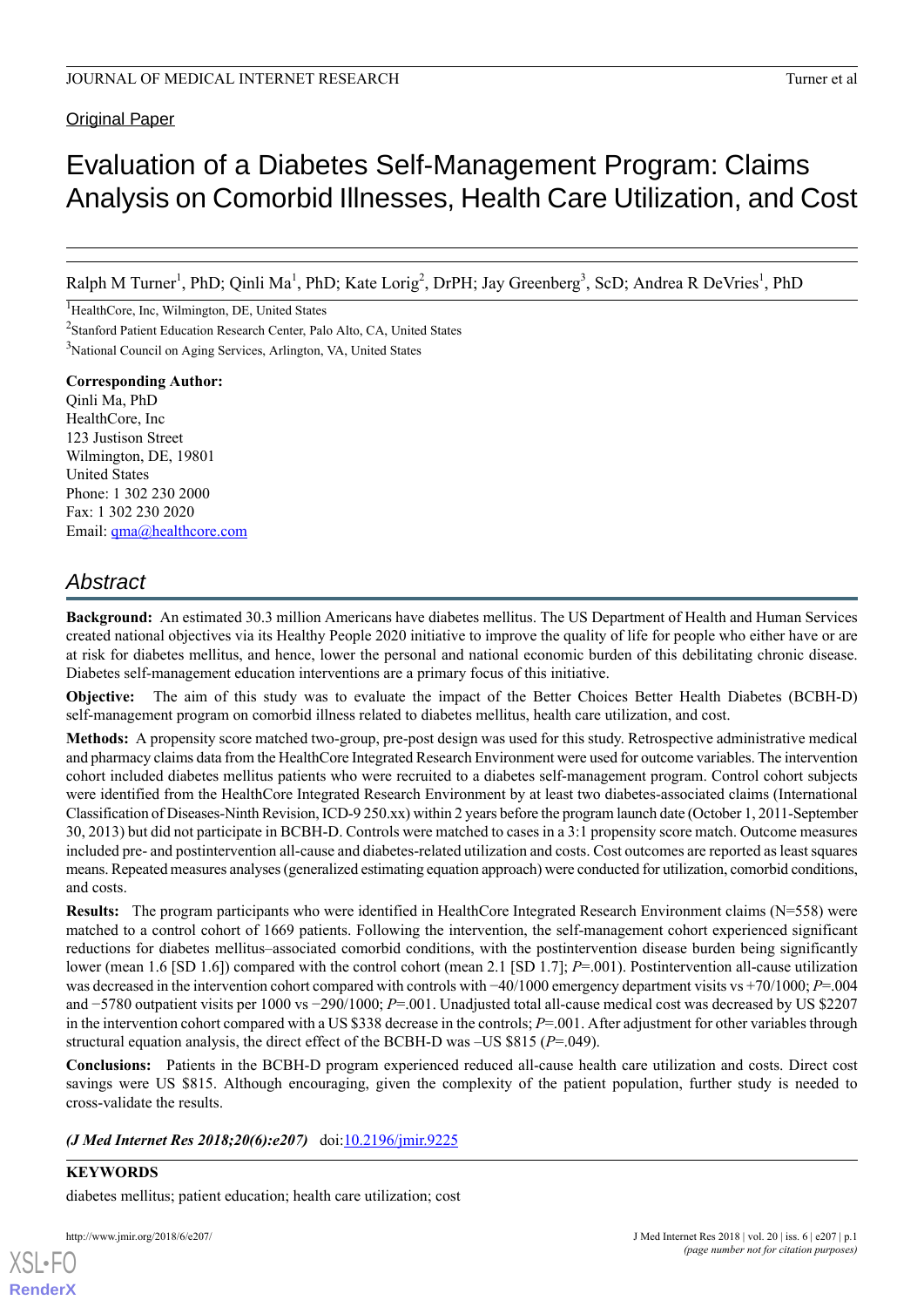# *Introduction*

# **Background**

Current national estimates indicate that 9.4% of Americans (30.3 million people) have diabetes mellitus (DM) [\[1](#page-11-0)[-3](#page-11-1)]. Annual (2012) DM-related expenditures are estimated at US \$245 billion, with US \$176 billion in direct medical costs and US \$69 billion in indirect costs attributable to disabilities, work absences, and premature death, among others [\[1](#page-11-0)-[3](#page-11-1)]. Looking beyond the economic issues, having DM as well as common comorbid conditions such as hypertension and depression negatively impact quality of life (QoL), decrease functioning and ability to manage self-care, and raise mortality risk [[4](#page-12-0)[-11\]](#page-12-1). In response, the US Department of Health and Human Services created national objectives via its Healthy People 2020 initiative to help improve the QoL of people who either have or at risk for DM, and hence, lower the personal and national economic burden  $[12]$  $[12]$ .

Diabetes Self-Management Education (DSME) interventions, which focus on guiding DM management and promoting healthy behaviors and lifestyle changes, are a primary part of this initiative. Many such interventions have been reported. Pal and colleagues completed a meta-analysis of 16 computer-based interventions (delivered through clinics, the internet, and mobile phones) and found small effects on glycemic control and no effects on depression or QoL [\[13](#page-12-3)]. Sherifali et al conducted an internet-based diabetes lifestyle management program and found improvements in body mass index, body fat percentage, and activity levels in participants [\[14](#page-12-4)]. A systematic review of nine internet-based diabetes lifestyle modifications demonstrated improvements in diet or activity level (2 studies) and improvements in glycemic control (2 studies) [[15\]](#page-12-5). A meta-analysis of 13 studies using community health workers as interventionist found a modest reduction in glycated hemoglobin  $(HbA<sub>1c</sub>)$  compared with usual care [[16\]](#page-12-6). A more recent meta-analysis for group-based intervention involving 47 studies concluded that group-based programs showed better outcomes when taught by one or more professionals with or without a peer when compared with peer-led education [[17\]](#page-12-7). It should be noted that these studies illustrate different aspects of the current intervention—computer-based, internet-based, peer-led and theory-based, all of which are aspects of the intervention discussed in this paper.

There have also been several diabetes education cost-effectiveness studies. A recently completed meta-analysis of 8 studies found that 4 were based on reduction of clinical measures and 4 on quality-adjusted life years (QALYs) [\[18](#page-12-8)]. A program in South Africa that lowered blood pressure was reported as cost-effective based on QALYs gained [[19\]](#page-12-9). Similar findings were found with a nurse-delivered telecoaching program in Belgium [[20\]](#page-12-10). Evaluations of diabetes counseling and education programs have produced mixed economic results. Although most have shown a reduction in overall health care costs, not all programs have produced positive changes [[21](#page-12-11),[22\]](#page-12-12). Telecoaching programs, including Web-based and phone-based programs, show particular promise in improving diabetes care and costs [[23\]](#page-12-13). In a systematic review of interactive computer

technology interventions to improve diabetes care, Jackson et al found an overall positive impact on diabetes care measures and health care utilization [\[24](#page-12-14)]. More recently, a quasi-experimental study by Nundy et al within an employer health plan found that mobile phone–based diabetes education was able to produce positive behavioral changes, improve glycemic control, and lower overall medical costs [\[25](#page-12-15)].

The intervention reported on in this study, Better Choices Better Health Diabetes (BCBH-D) program, originally developed at Stanford University, is an intensive DSME series of 2.5-hour sessions over 6 consecutive weeks that has demonstrated effectiveness [\[26](#page-13-0)]. The program was first evaluated as small groups in community settings near patients' homes. More recently, online workshops have been developed and offered to persons with diabetes who preferred online communication because they lived in rural areas, wanted anonymity, were homebound, or had busy schedules [\[27](#page-13-1)]. The online program contains all the elements of the small group method, except participants log in and do the work from their personal computers. Participants complete exercises, read posted materials, and interact virtually with others in their group. Two related studies evaluating the small group and internet-based BCBH-D program, led by a consortium of the Stanford Patient Education Research Center, National Council on Aging (NCOA), and Anthem Health Plans, reported modest benefits among the program participants based on 6- and 12-month follow-up periods [\[28](#page-13-2)[,29](#page-13-3)]. The 6-month follow-up study reported statistically significant improvements in 13 of 14 outcome measures, including  $HbA_{1c}$  and health behaviors (eg, communication with physicians, stretching or strengthening exercise, medication adherence, and frequency of eye, foot, cholesterol, and kidney exams) [[28\]](#page-13-2). In the 12-month follow-up program, more than two-thirds (69.7%, 597/857) of the baseline study population experienced statistically significant improvements in 13 of the 15 prespecified outcome measures. The researchers noted that that the improvements at 6 months were maintained and augmented during the 12-month period [[29\]](#page-13-3). However, to date, there has been no research that has evaluated the impact of the BCBH-D self-management program on health care utilization and costs.

#### **Objective**

This study was designed as an administrative claims-based observational evaluation of the BCBH-D self-management program first offered in October 2013 to Anthem health plan enrollees in a real-world setting [\[28](#page-13-2),[29\]](#page-13-3). The objective of the present research was to evaluate (1) The program's impact on comorbid illness related to DM, (2) Health care utilization, and (3) Health care costs within 12 months after program enrollment, compared with a propensity score matched control cohort of DM patients who received usual care but did not participate in the BCBH-D program. In addition, the study sought to better understand how baseline comorbid illness burden, age, gender, and prior health care costs influenced or mediated the 12-month changes in health care costs and if these differed by intervention and control groups.

 $XS$ -FO **[RenderX](http://www.renderx.com/)**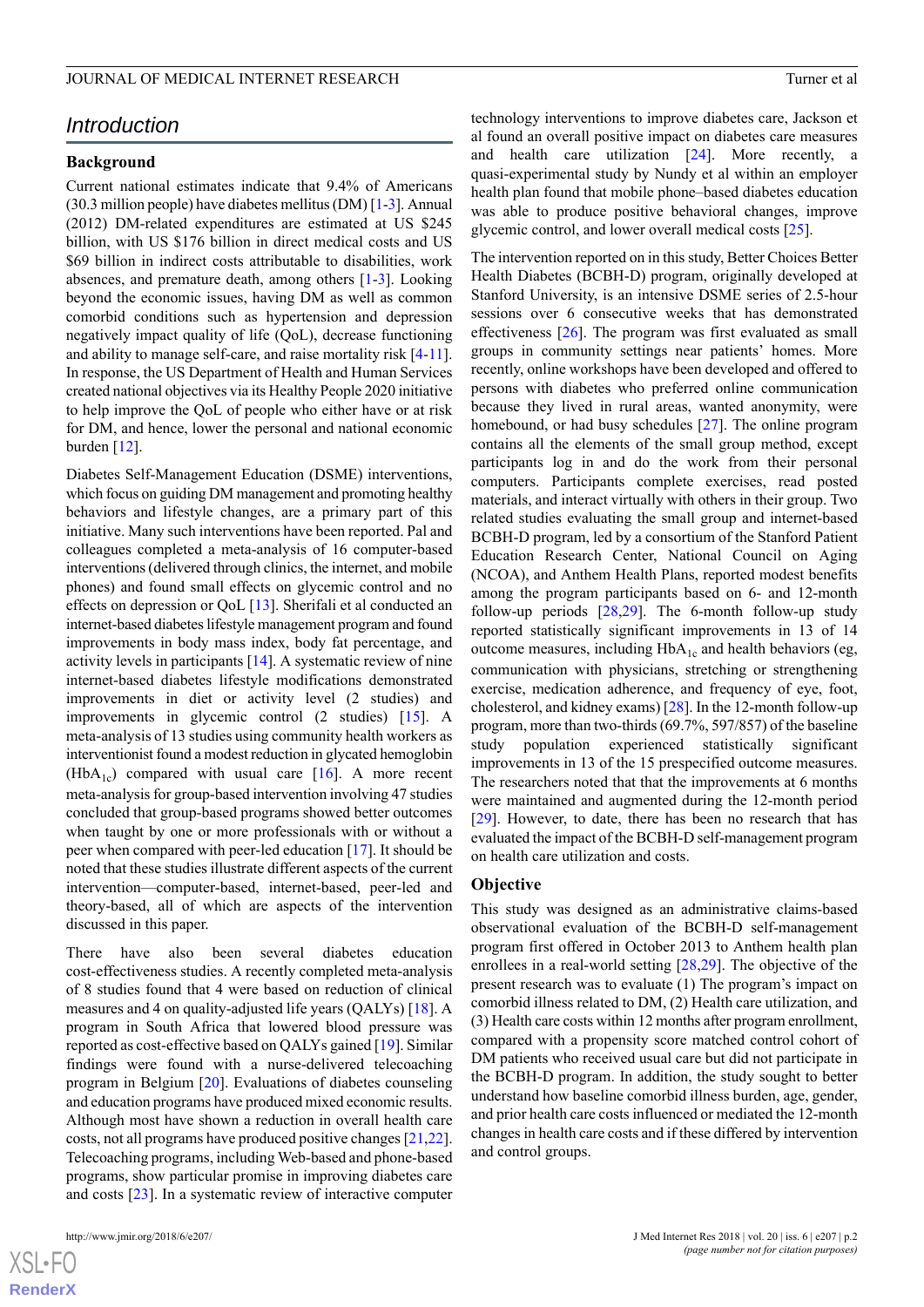# *Methods*

## **Design**

A propensity score matched two-group, pre-post observational design was used for this study. Retrospective administrative medical and pharmacy claims data from the HealthCore Integrated Research Environment (HIRE) were used for outcome variables. Administrative claims data comprehensively contains patient's use of medical and pharmacy services, including hospitalization; emergency room; services occurring in an outpatient setting, such as office visits and laboratory test; and prescription fills. Researchers accessed a limited dataset in a Health Insurance Portability and Accountability Act compliant manner. Central Institutional Review Board (IRB) approval was obtained before the initiation of the study.

# **Participants**

The intervention cohort included DM patients who were recruited from October 2013 to October 2014 to participate in the program (reported on by Lorig et al), attended at least one session, and were identified in the HIRE claims database [[29\]](#page-13-3). For inclusion in the BCBH-D, the participants were required to speak English and provide IRB-approved informed consent and were not permitted to have previously participated in a self-management program developed at Stanford. Methods and results of the active intervention have been previously reported [[27](#page-13-1)[-29](#page-13-3)]. For inclusion in this study, patients had to be found in the health care claims data with enrollment in the health plan for 1 year before and 1 year following the intervention. The index date for intervention cohort members was defined as the program enrollment date. Control cohort subjects were identified from the HIRE by at least two claims associated with diabetes (International Classification of Diseases-Ninth Revision, ICD-9 250.xx) within 2 years before the program launch date (October 1, 2011-September 30, 2013). Controls were 3:1 propensity score matched based on age, gender, health plan type, residence region, Metropolitan Statistical Areas (MSA or non-MSA), Deyo-Charlson Comorbidity Index (DCI) score (range: 0-25), comorbid illnesses, health care utilization, and total medical cost at 1-year baseline [\[30](#page-13-4)]. The index date was defined for controls as a randomly selected date during the same period as the BCBH-D program recruitment period (October 2013-October 2014). As the data for the control cohort was a limited dataset, a waiver was sought and obtained from the IRB, and informed consent was not required.

Patients in both cohorts were required to be members of an Anthem-affiliated health plan, aged 18 years or older, with type II diabetes, and to have continuous medical eligibility for 1 year before and after the index date. Exclusion criteria included major treatment for cancer (radiation, chemotherapy, or surgery) or pregnancy.

## **Measures**

Demographic measures included the preintervention values of gender, age, and geographical region of residence. DCI score was calculated to measure overall preintervention illness burden.

Other clinical measures included a series of dichotomous variables documenting the absence or presence of 15 DM-associated comorbid illnesses, including hypertension, hyperlipidemia, obesity, chronic obstructive pulmonary disease, renal disease, depression, metabolic syndrome, ischemic heart disease, coronary heart disease, osteoporosis, osteoarthritis, lower back pain, peripheral vascular disease, musculoskeletal disorder, and sleep apnea, based on  $\geq$  ICD-9 codes for each (recorded in the outpatient; inpatient; or emergency department, ED setting) [[30\]](#page-13-4). The 15 comorbid conditions were also measured during the follow-up year. In addition, an overall composite index that aggregated these 15 diseases at both preand postintervention periods was calculated for each patient to capture DM-associated comorbid illnesses burden.

Outcome measures included pre- and postintervention all-cause and diabetes-specific utilization and costs recorded in the HIRE claims database. Diabetes specific utilization was defined as hospitalizations and ED visits with primary diagnosis of diabetes and outpatient services (including but not limited to office visits, imaging, laboratory tests, and procedures) with any diabetes diagnosis on the claim. All-cause utilization was defined as any claims-based health care utilization inclusive of diabetes and any other diagnosis on the claim. All-cause and diabetes specific utilization measures for the 12-month pre- and postintervention periods encompassed hospitalizations, ED visits, and outpatient services, reported as visits per 1000 patients. All-cause and diabetes-specific costs were measured for overall medical services and for each service type, including hospitalizations, ED visits, and outpatient services. All-cause pharmacy costs were assessed for the 12-month pre- and postintervention periods.

#### **Statistical Analysis**

The demographic and clinical characteristics at baseline were reported by percentage or mean for the Intervention and matched control cohorts. Chi-square tests and *t* tests were conducted to examine the differences between two cohorts. Repeated-measures analyses were conducted using the generalized estimating equation (GEE) approach, using a binomial distribution and a logit link for presence of comorbid conditions for objective 1, a negative binomial distribution and a logit link for utilization for objective 2, and a gamma distribution with log link for costs for objective 3. All costs are reported as least squares values. The GEE analysis allowed for two main independent comparisons. First, a statistical test assessed the overall cohort  $\times$  time interaction that determined if the cohorts had different slopes (ie, different changes in outcome measures) between pre- and postintervention periods. Second, the test for a main effect among cohorts was divided into a comparison between the two cohorts at preintervention period and a comparison between the cohorts for differences at postintervention period. To better understand the cohort difference in the 12-month changes of health care costs controlling for the influence of baseline comorbid illness burden, age, gender, and prior health care costs groups, a maximum likelihood structural equation model (SEM) analysis was conducted.

```
XS\cdotFC
RenderX
```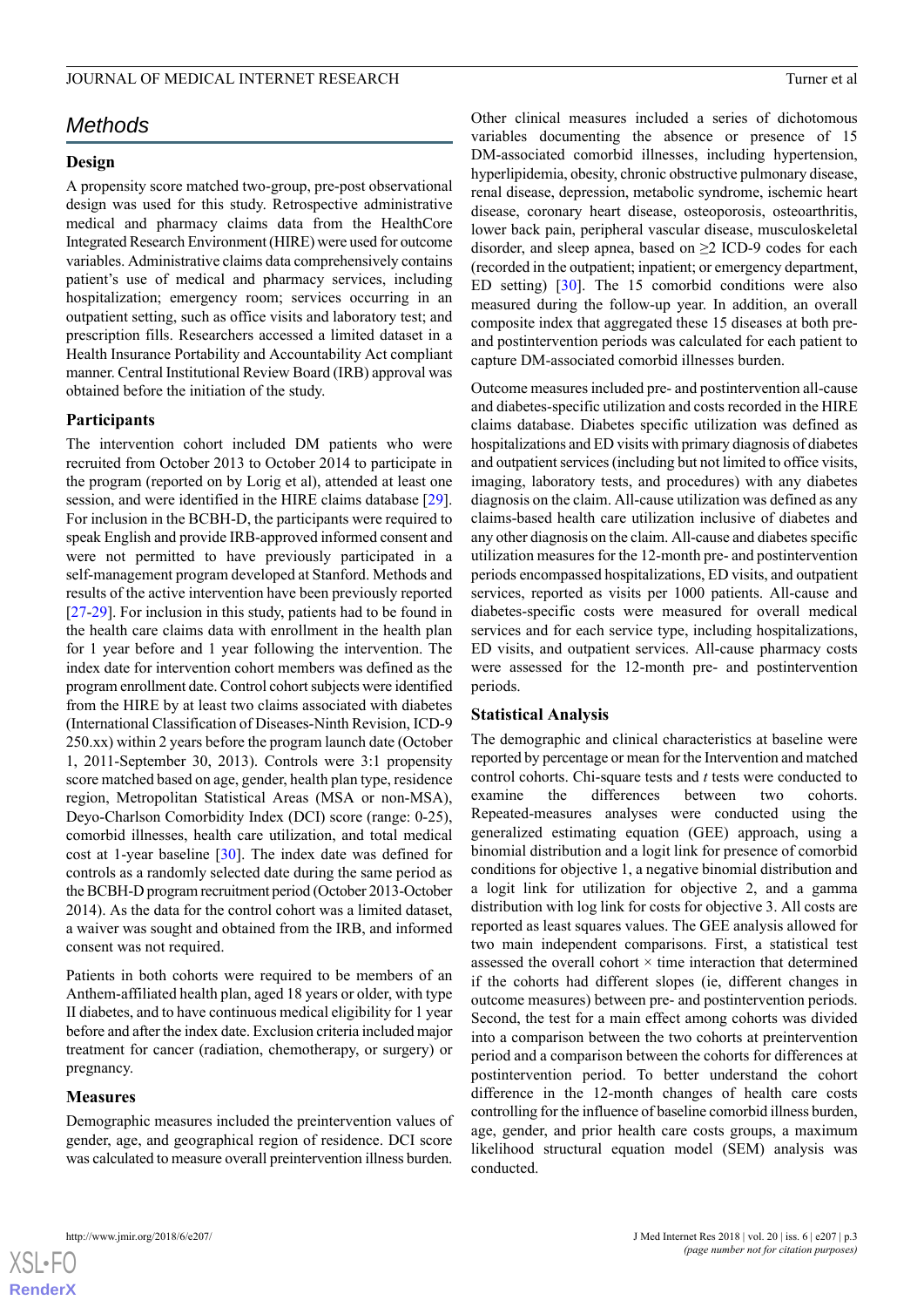<span id="page-3-0"></span>Figure 1. Starting model for structural equation model (SEM) analysis.



**Starting Model** Model for BCBH-D vs Matched Controls for Total Health Care Costs

SEM was used because it permits a mediation analysis to identify and explain the process that accounts for the relationship between the treatment effect and total medical cost via the inclusion of a third variable, a mediator variable, which in this study is the composite index of DM-associated comorbid illnesses. This permits a test that changes in the composite index of DM-associated comorbid illnesses mediates a portion of the total postintervention medical costs.

Although SEM allows for the use of latent or unobserved variables, this study used only manifest measures. The starting model is shown in [Figure 1.](#page-3-0) It was assumed that in addition to a cohort effect, patient gender, age, comorbid illness burden, and preintervention, total medical cost might account for postintervention total cost. As propensity score matching was used in this study, it was assumed that the cohort independent variable was uncorrelated with the sex, preintervention total costs, and preintervention comorbid illness burden. However, as treatment might impact on postintervention comorbid illness burden, this variable was assessed for its mediation effects.

Because the chi-square test of absolute model fit is sensitive to sample size and non-normality in the underlying distribution of the input variables, we used several descriptive fit statistics to assess the overall fit a model to the data, including the Comparative Fit Index (CFI), the Normed Fit Index (NFI), the Akaike Information Criterion (AIC), and the root mean square error (RMSE), indices to aid in judging the quality of model fit [[31-](#page-13-5)[33\]](#page-13-6). Statistical significance was defined as *P*<.05. Analyses were conducted using SAS Institute's SAS Software, Version 9.3, except for the SEM, which was conducted in Stata, Version Release 14 by StataCorp [[34](#page-13-7)[,35](#page-13-8)].

# *Results*

# **Identification of Clinical Study Patients in Health Care Claims Data**

There were 1229 small-group and online participants in the Lorig et al  $(2016)$  study  $[29]$  $[29]$ . Within this population,  $8(0.65\%)$ had no health insurance, 183 (14.89%) had Medicare, 2 (0.16%) were enrolled in Medicaid, 1 (0.08%) had Supplemental Security Income, 11 (0.90%) had Veterans benefits, 1014 (82.51%) had private insurance, and the insurance status of 10 study participants was unknown. We were able to identify 558 (55.03%, 558/1014) of privately insured) in the HIRE claims database who met the study criteria and also were covered for a full year before and after the participation date. The inability to identify the rest was probably because while participants were covered by an Anthem plan when they entered the study, they were not covered for a full year before and after the index date. In other cases, participants were enrolled in a Medicare supplemental plan where full health care utilization data were not available.

We compared the characteristics of the patients identified in claims (N=558) with the study participants we could not identify (N=671) to assess the potential for bias in our sample. The results are presented in [Table 1.](#page-4-0) The majority of claims-identified patients (528/558, 94.6%) participated in the online workshop format and 28 (5.0%, 28/558) participated in the small-group format, whereas, 229 (18.6%, 229/1229) of all BCBH-D study participants chose the small-group program in the original study [\[29](#page-13-3)]. Claims-identified patients had a larger percentage of females, fell more heavily into the 41 to 64 years age categories, had a higher white than black racial composition, and self-reported a smaller arthritis comorbid illness burden than the patients that were not identified in claims.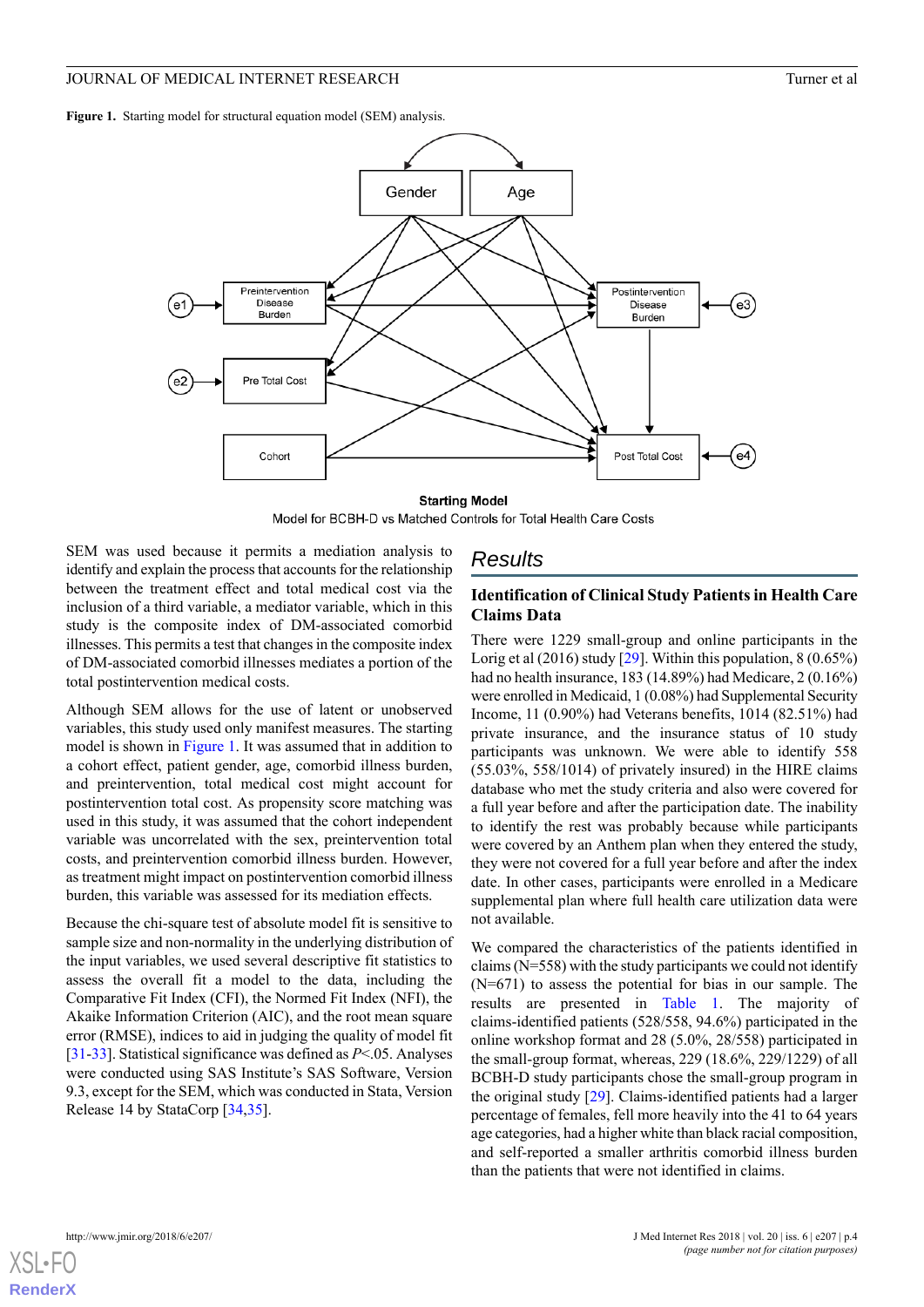<span id="page-4-0"></span>**Table 1.** Characteristics of claims-identified study participants vs nonidentified study participants.

| Characteristic                        | BCBH-D <sup>a</sup> found in claims | BCBH-D not found in claims     | $P$ value        | $R^2$   |
|---------------------------------------|-------------------------------------|--------------------------------|------------------|---------|
| Total patients, n                     | 558                                 | 671                            |                  |         |
| Female, n (%)                         | 359 (64.5)                          | 205(30.5)                      | .001             | .10     |
| Age categories (years), n (%)         |                                     |                                | .001             | .04     |
| $21 - 30$                             | 3(0.5)                              | 35(0.6)                        |                  |         |
| $31 - 40$                             | 25(4.5)                             | 95(5.6)                        |                  |         |
| $41 - 50$                             | 133(23.8)                           | 336 (15.2)                     | $< 05^{\rm b}$   |         |
| 51-64                                 | 335 (60.4)                          | 154(53.8)                      | $< 05^{\rm b}$   |         |
| $\geq 65$                             | 61(10.9)                            | 624(24.7)                      | $< 05^{\rm b}$   |         |
| Race, n (%)                           |                                     |                                | .002             | .02     |
| American Indian or Alaska Native      | 4(0.7)                              | 7(1.0)                         |                  |         |
| Asian (includes Indian)               | 22(0.04)                            | 22(3.3)                        |                  |         |
| Black or African-American             | 51(9.1)                             | 115(17.1)                      | $< 05^{\rm b}$   |         |
| Native Hawaiian or Pacific Islander   | 1(0.2)                              | 1(0.1)                         |                  |         |
| White (includes Hispanic or Latino)   | 466(83.5)                           | 504(75.0)                      | $< 05^{\rm b}$   |         |
| Two or more races                     | 11(2.0)                             | 20(3.0)                        |                  |         |
| Declined                              | 3(0.5)                              | 3(0.4)                         |                  |         |
| Hispanic, $n$ (%)                     | 43(7.7)                             | 52(7.7)                        | .99              | .000    |
| Married, n (%)                        | 400(71.7)                           | 470 (69.9)                     | .42              | .000    |
| Years of education, mean (SD)         | 15.4(2.7)                           | 15.3(2.8)                      | .52              | .001    |
| Study status, n (%)                   |                                     |                                |                  |         |
| Completed post measures               | 545 (97.7)                          | 655 (97.5)                     | .29              | .05     |
| Died                                  | 0(0.0)                              | 3(0.4)                         |                  |         |
| Lost to follow-up                     | 12(2.2)                             | 14(2.1)                        |                  |         |
| Study treatment mode, n (%)           |                                     |                                | .001             | .09     |
| Online                                | 528 (94.6)                          | 473 (70.4)                     | $< 05^{\rm b}$   |         |
| Small group                           | 30(5.4)                             | 199 (29.6)                     | $< 0.05^{\rm b}$ |         |
| Self-reported comorbidities, n (%)    |                                     |                                |                  |         |
| None                                  | 104(18.6)                           | 117(17.4)                      | .66              | .000    |
| Hypertension                          | 340(60.9)                           | 418 (62.2)                     | .68              | .000    |
| Asthma                                | 51(9.2)                             | 54(8.0)                        | .48              | .004    |
| Arthritis                             | 96 (17.2)                           | 164(24.4)                      | .002             | .008    |
| Coronary heart disease                | 56(10.1)                            | 73 (10.9)                      | .65              | .000    |
| Chronic obstructive pulmonary disease | 19(3.4)                             | 18(2.7)                        | .45              | .000    |
| Cancer                                | 27(4.8)                             | 32(4.8)                        | .94              | .000    |
| Renal disease                         | 16(2.9)                             | 28(4.2)                        | .22              | .001    |
| Depression                            | 103(18.5)                           | 127(18.9)                      | .86              | .000    |
| Mental health problems                | 68 (12.2)                           | 77(11.5)                       | .69              | .000    |
| $HbA_{1c}^c$                          | N=432 (with valid test result)      | N=523 (with valid test result) |                  |         |
| Pre, mean (SD)                        | 8.29(1.62)                          | 8.12(1.48)                     | .10              | .00     |
| Post, mean (SD)                       | 7.67(1.32)                          | 7.54(1.41)                     | $.28\,$          | $.00\,$ |

[XSL](http://www.w3.org/Style/XSL)•FO **[RenderX](http://www.renderx.com/)**

http://www.jmir.org/2018/6/e207/ **Department Res 2018** | vol. 20 | iss. 6 | e207 | p.5 *(page number not for citation purposes)*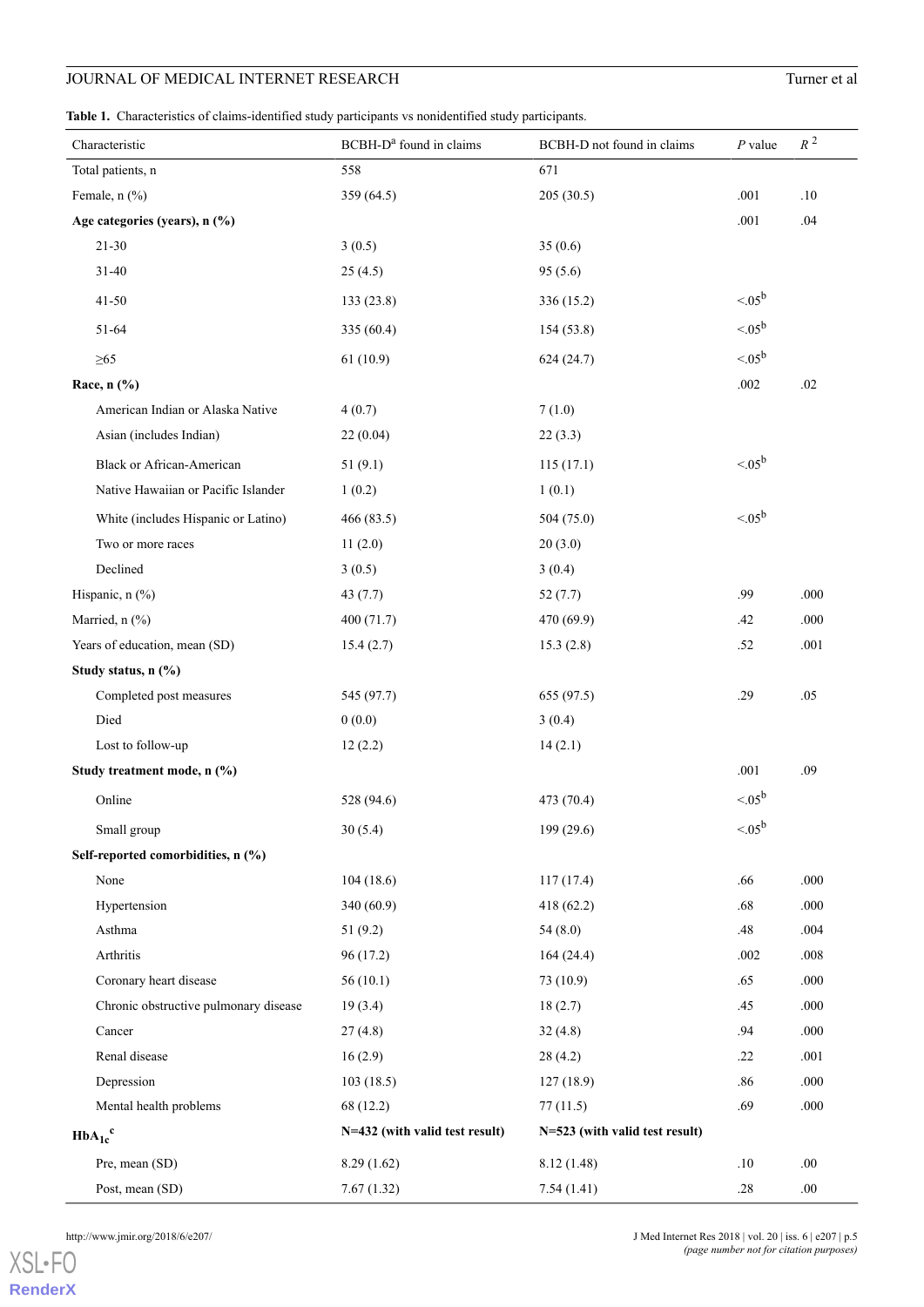| Characteristic                                             | $BCBH-Da$ found in claims | BCBH-D not found in claims | P value | $R^2$ |
|------------------------------------------------------------|---------------------------|----------------------------|---------|-------|
| <b>Patient Health Questionnaire depression score</b> N=555 |                           | $N = 670$                  |         |       |
| Pre, mean (SD)                                             | 5.85(4.75)                | 6.19(5.34)                 | .24     | .001  |
| Post, mean (SD)                                            | 4.83(4.55)                | 4.95(5.15)                 | .72     | .000  |

<sup>a</sup>BCBH-D: Better Choices Better Health Diabetes.

<sup>b</sup>Multiple comparison post-hoc tests following a statistically significant omnibus chi-square test indicate that there are statistically significant differences between the cohorts at the *P*<.05 level (one-tailed).

 $\mathrm{^cHbA}_{1c}$ : glycated hemoglobin.

However, claims-identified patients did not differ from the rest of the study population regarding depression,  $HbA_{1c}$  levels, other comorbid disease burden, years of education, marital status, completion of all study measures, or loss to follow-up. Although there is potential for some biases between the full Lorig et al (2016) study sample and the claims sample based on sex, age, and format of treatment, on the whole, the claims-identified cohort represents the original study population [[29\]](#page-13-3).

# **Propensity Score Matching Results**

The 558 claims-identified patients were 1:3 propensity score matched to a pool of 685,412 patients diagnosed with type II DM and who met the eligibility criteria. The final matched control cohort consisted of 1669 patients. Baseline demographics and health care utilization data for postmatch patients are presented in [Table 2](#page-6-0). The intervention and matched control cohort had similar demographic characteristics with average age of 55 years, around 65.0% (360/558 and 1097/1669) female, and mostly residing in South (31.0%, 176/558 and 514/1669) and Midwest (42.0%, 231/558 and 697/1669) regions. Both cohorts had similar DCI scores (mean 1.6 [SD 1.2] vs mean 1.6 [SD 1.2]; *P*=.47). As expected, given the propensity score matching process, no significant differences were seen in the prevalence of comorbid illnesses, annual health care utilization, or annual health care costs across the two cohorts at baseline.

# **Impact on Comorbid Illness**

As can be seen in [Table 3,](#page-7-0) following the intervention, the intervention cohort was associated with significant reductions in medical claims associated with the following comorbid illnesses: hypertension (−50/558, −9.0% vs +10/1669, +0.54%; *P*=.001), hyperlipidemia (−39/558, −7.0% vs −23/1669, −1.44%; *P*=.04), and depression (−16/558, −2.9% vs +12/1669, +0.72%; *P*=.01) compared with the matched control cohort. In addition, the matched control cohort showed significant increases in claims for health care services associated with renal disease (+32/1669, +1.98% vs +1/558, +0.2%; *P*=.006), rheumatoid arthritis or osteoarthritis (+52/1669, +3.12% vs −12/558, −2.2%; *P*=.001), and musculoskeletal disorders (3.72% vs −0.5%, *P*=.04). Thus, there was a decrease in medical claims associated with key comorbid conditions within the intervention cohort from pre- to postintervention period assessment and an increase in claims for conditions among the matched control cohort. An overall composite index that aggregated these 15 diseases for both the pre- and postintervention periods was calculated to capture these shifts in DM-associated comorbid illnesses (eg, an index of 2 means a patient had 2 out of these 15 diseases).

 $XS$  • FC **[RenderX](http://www.renderx.com/)** During the preintervention period, the matched control's disease burden (mean 2.0 [SD 1.6]) did not differ statistically from the intervention cohort's value (mean 2.0 [SD 1.6]; *P*=.86). However, at postintervention period, the matched control's disease burden (mean 2.1[SD 1.7]) was significantly higher than the intervention cohort's (mean 1.6 [SD 1.6]; *P*=.001). In addition, the slope of the post- minus preintervention change in disease burden for the intervention cohort was −0.4 (SD 1.5) vs  $0.1$  (SD 1.4) for the matched control cohort ( $P=0.001$ ).

# **Health Care Utilization**

Change of health care utilization results following the intervention are presented in [Table 4](#page-8-0). The intervention cohort had reduced utilization of all-cause ED visits and outpatient services compared with the matched control cohort. Although the cohorts showed no significant differences in utilization during the preintervention period, the intervention cohort experienced a significant reduction in all-cause ED visits (−40 per thousand) compared with an increase of 70/1000 for the matched control cohort. Likewise, the intervention cohort had a decrease of 30/1000 inpatient hospitalizations during the follow-up period, whereas the matched control cohort experienced an increase of 10/1000, although this difference did not reach statistical significance (*P*=.10). Finally, the intervention cohort's use of outpatient services decreased by −5780/1000 contacts during the follow-up compared with a decrease of −290/1000 for the matched control cohort (*P*=.001). For diabetes-related utilization, a statistically significant finding was obtained on outpatient services only.

#### **Health Care Costs**

Health care cost data are presented in [Table 5.](#page-9-0) On the basis of data screening before the main analyses of the cost centers, we noted significant cost outliers in the inpatient and outpatient categories above four SDs of the mean during both the pre- and postintervention assessment periods. For inpatient services, there was one matched control and one intervention patient, each of whom were outliers at preintervention period. At postintervention period, there was one matched control, with inpatient costs above four SDs above the mean. For outpatient costs during the preintervention period, there were two matched control and one intervention cohort members who were above four SDs; at postintervention, there were two matched control and one intervention cohort members who fell into this category. We examined the claims associated with all patients, with inpatient and outpatient costs greater than three SDs above average and found that the most frequently associated primary diagnoses were chronic liver disease and cirrhosis, septicemia,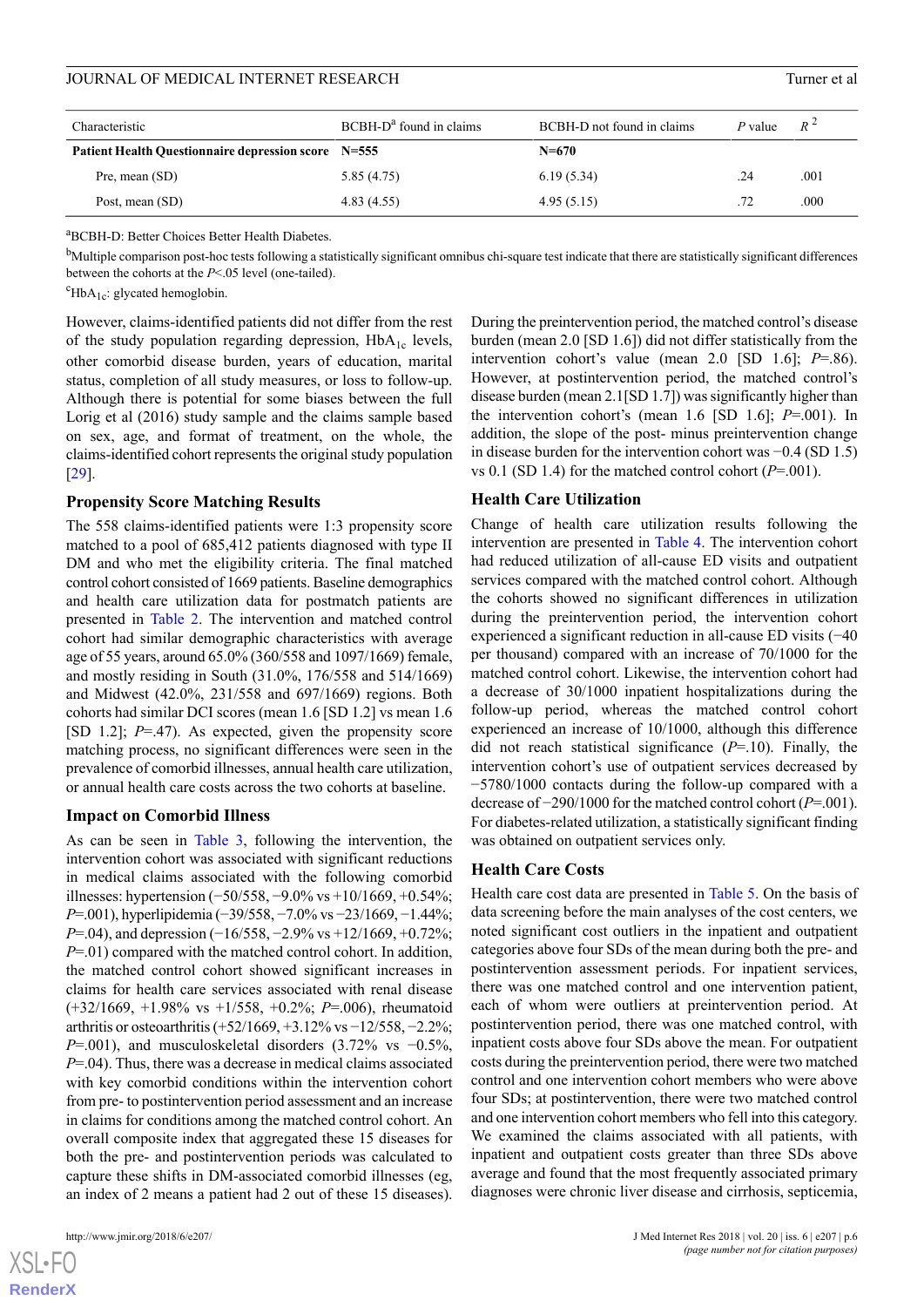acute kidney failure, acute endocarditis, venous embolism and thrombosis, transient cerebral ischemia, care involving use of rehabilitation procedures, pneumonia, intervertebral disc disorders, disorders of intestine, and venipuncture. On the basis

of our review, we capped inpatient costs per year at US \$200,000 and outpatient costs at US \$150,000. On the whole, this reduced bias against the intervention cohort.

<span id="page-6-0"></span>

| Table 2. Baseline demographic and utilization data. |  |
|-----------------------------------------------------|--|
|-----------------------------------------------------|--|

| Characteristics                                           | Intervention cohort (N=558) | Matched control cohort (N=1669) | $P$ value |
|-----------------------------------------------------------|-----------------------------|---------------------------------|-----------|
| Female, n (%)                                             | 360 (64.5)                  | 1097(65.73)                     | .60       |
| Age (years), mean (SD)                                    | 55.29 (8.89)                | 54.97 (11.19)                   | .48       |
| Residence region, n (%)                                   |                             |                                 |           |
| Northeast                                                 | 719 (12.7)                  | 222 (13.30)                     | .98       |
| South                                                     | 176(31.5)                   | 514 (30.80)                     |           |
| Midwest                                                   | 231 (41.4)                  | 697 (41.76)                     |           |
| West                                                      | 80(14.3)                    | 236 (14.14)                     |           |
| Medicare advantage, n (%)                                 | 17(3.0)                     | 67(4.01)                        | .30       |
| <b>Comorbidities</b>                                      |                             |                                 |           |
| $DCIa$ , (mean, SD)                                       | 1.59(1.19)                  | 1.55(1.16)                      | .47       |
| Hypertension, n (%)                                       | 315 (56.5)                  | 945 (56.62)                     | .94       |
| Hyperlipidemia, n (%)                                     | 315 (56.5)                  | 945 (56.62)                     | .94       |
| Obesity, $n$ $(\%)$                                       | 62(11.1)                    | 173 (10.37)                     | .62       |
| Chronic obstructive pulmonary disease, n (%)              | 26(4.7)                     | 80 (4.79)                       | .90       |
| Renal disease, n (%)                                      | 13(2.3)                     | 26(1.56)                        | .23       |
| Depression, n (%)                                         | 58 (10.4)                   | 162(9.71)                       | .64       |
| Metabolic syndrome, n (%)                                 | 1(0.2)                      | 4(0.24)                         | > 99      |
| Ischemic heart disease, n (%)                             | 30(5.4)                     | 82 (4.91)                       | .66       |
| Coronary heart disease, n (%)                             | 3(0.5)                      | 8(0.48)                         | >99       |
| Peripheral vascular disease, n (%)                        | 11(2.0)                     | 36(2.16)                        | .79       |
| Osteoporosis, n (%)                                       | 7(1.3)                      | 22(1.32)                        | .91       |
| Rheumatoid arthritis or osteoarthritis, n (%)             | 50(9.0)                     | 152(9.11)                       | .92       |
| Low back pain, $n$ (%)                                    | 69 (12.4)                   | 223 (13.36)                     | .55       |
| Musculoskeletal disorders (low back pain excluded), n (%) | 88 (15.8)                   | 269 (16.12)                     | .85       |
| Sleep apnea, n (%)                                        | 88 (15.8)                   | 248 (14.86)                     | .60       |
| Health care utilization, mean (SD)                        |                             |                                 |           |
| Hospitalization                                           | 0.11(0.42)                  | 0.1(0.45)                       | .60       |
| $EDb$ visit                                               | 0.19(0.65)                  | 0.19(0.57)                      | .83       |
| Office visit                                              | 7.85(6.41)                  | 7.9(6.62)                       | .88       |
| Lab test                                                  | 6.14(4.99)                  | 6.19(7.03)                      | .85       |
| Health care cost (US \$), mean (SD)                       |                             |                                 |           |
| Total medical cost                                        | 7997 (18,045)               | 8551 (18,235)                   | $.75\,$   |

<sup>a</sup>DCI: Deyo-Charlson Comorbidity Index.

b<sub>ED</sub>: emergency department.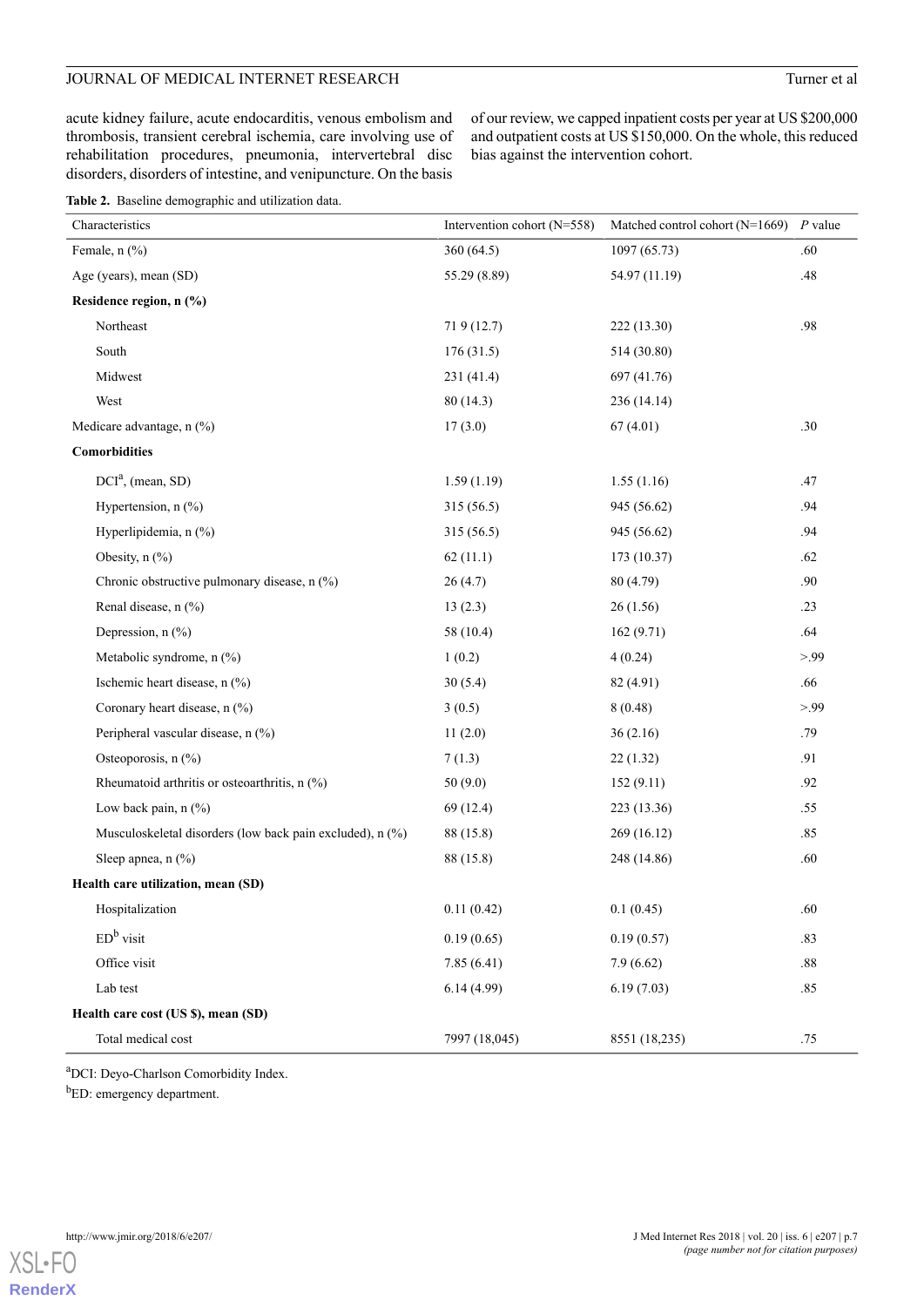<span id="page-7-0"></span>**Table 3.** Analysis of common comorbid disorders.

| Disease                                                     | Cohort <sup>a</sup> |                                               |          |             |                                            |          | Difference in<br>slopes, % | $P$ value <sup>b</sup> |         |         |
|-------------------------------------------------------------|---------------------|-----------------------------------------------|----------|-------------|--------------------------------------------|----------|----------------------------|------------------------|---------|---------|
|                                                             |                     | BCBH- $D^c$ intervention <sup>a</sup> (N=558) |          |             | Matched controls <sup>a</sup> ( $N=1669$ ) |          |                            | Difference             | Cohorts | Cohorts |
|                                                             | Pre                 | Post                                          | Slope, % | Pre         | Post                                       | Slope, % |                            | in slopes              | time 1  | time 2  |
| Hypertension, $n$ (%)                                       | 316 (56.6)          | 266 (47.6)                                    | $-9.0$   | 945 (56.62) | 955(57.16)                                 | 0.54     | $-9.5$                     | .001                   | .98     | < 0.01  |
| Hyperlipidemia, n<br>(%)                                    | 316 (56.6)          | 277(49.7)                                     | $-7.0$   | 945 (56.62) | 921 (55.18)                                | $-1.44$  | $-5.5$                     | .04                    | .98     | .03     |
| Obesity, n (%)                                              | 62(11.1)            | 67(12.0)                                      | 0.9      | 174(10.37)  | 164(9.77)                                  | $-0.60$  | 1.5                        | .40                    | .15     | .62     |
| Chronic obstructive<br>pulmonary disease,<br>$n$ (%)        | 26(4.7)             | 22(3.9)                                       | $-0.7$   | 80 (4.79)   | 73 (4.43)                                  | $-0.36$  | $-0.4$                     | .71                    | .90     | .62     |
| Renal disease, $n$ (%)                                      | 13(2.3)             | 14(2.5)                                       | $0.2\,$  | 27(1.56)    | 58 (3.54)                                  | 1.98     | $-1.8$                     | .01                    | .27     | .20     |
| Depression, $n$ (%)                                         | 58 (10.4)           | 42(7.5)                                       | $-2.9$   | 162(9.71)   | 174(10.43)                                 | 0.72     | $-3.6$                     | .01                    | .63     | .03     |
| Metabolic syn-<br>drome, $n$ $\left(\frac{9}{0}\right)$     | 1(0.2)              | 1(0.2)                                        | $0.0\,$  | 3(0.24)     | 8(0.84)                                    | 0.24     | $-0.2$                     | .64                    | .78     | .22     |
| Ischemic heart dis-<br>ease, $n$ $(\%)$                     | 30(5.4)             | 27(4.8)                                       | 0.6      | 82 (4.91)   | 103(6.17)                                  | 1.00     | $-1.5$                     | .25                    | .67     | .22     |
| Coronary heart dis-<br>ease, $n$ $\left(\frac{9}{6}\right)$ | 26(4.7)             | 22(3.9)                                       | $-0.8$   | 80 (4.79)   | 78 (4.67)                                  | $-0.36$  | $-0.4$                     | .42                    | .87     | .28     |
| Osteoporosis, n (%)                                         | 7(1.3)              | 6(1.1)                                        | $-0.2$   | 22(1.32)    | 42(2.46)                                   | 1.00     | $-1.2$                     | .17                    | .91     | .02     |
| Rheumatoid arthritis<br>or osteoarthritis, n<br>$(\%)$      | 50(9.0)             | 38(6.8)                                       | $-2.2$   | 152(9.11)   | 204 (12.22)                                | 3.12     | $-5.3$                     | .001                   | .93     | < 0.001 |
| Lower back pain <sup>d</sup> , n<br>$(\%)$                  | 69 (12.4)           | 67(12.0)                                      | $-0.4$   | 224 (13.36) | 247(14.80)                                 | 1.44     | $-1.8$                     | .27                    | .55     | .09     |
| Peripheral vascular<br>disease, $n$ (%)                     | 11(2.0)             | 12(2.2)                                       | 0.2      | 37(2.16)    | 45(2.70)                                   | 0.54     | $-0.4$                     | .70                    | .79     | .46     |
| Musculoskeletal dis-<br>orders <sup>d</sup> , $n$ (%)       | 88 (15.8)           | 85 (15.3)                                     | $-0.5$   | 269(16.12)  | 330(19.83)                                 | 3.72     | $-4.3$                     | .04                    | .86     | .01     |
| Sleep apnea, $n$ (%)                                        | 88 (15.8)           | 62(11.1)                                      | $-4.7$   | 249 (14.86) | 219(13.12)                                 | 1.74     | $-2.9%$                    | .07                    | .60     | .20     |
| Total disease burden<br>score, mean (SD)                    | 2.0(1.6)            | 1.6(1.6)                                      | $-0.4$   | 2.0(1.6)    | 2.1(1.7)                                   | 0.1      | $-0.3$                     | .001                   | .86     | .001    |

<sup>a</sup>All subjects have 364 days of pretreatment and follow-up time.

<sup>b</sup>Analysis was conducted using generalized estimating equation repeated measures model with a binomial distribution and a logit link. The matched control cohort is the reference category in all analyses.

<sup>c</sup>BCBH-D: Better Choices Better Health Diabetes.

<sup>d</sup>Low back pain is separated out from musculoskeletal disorders.

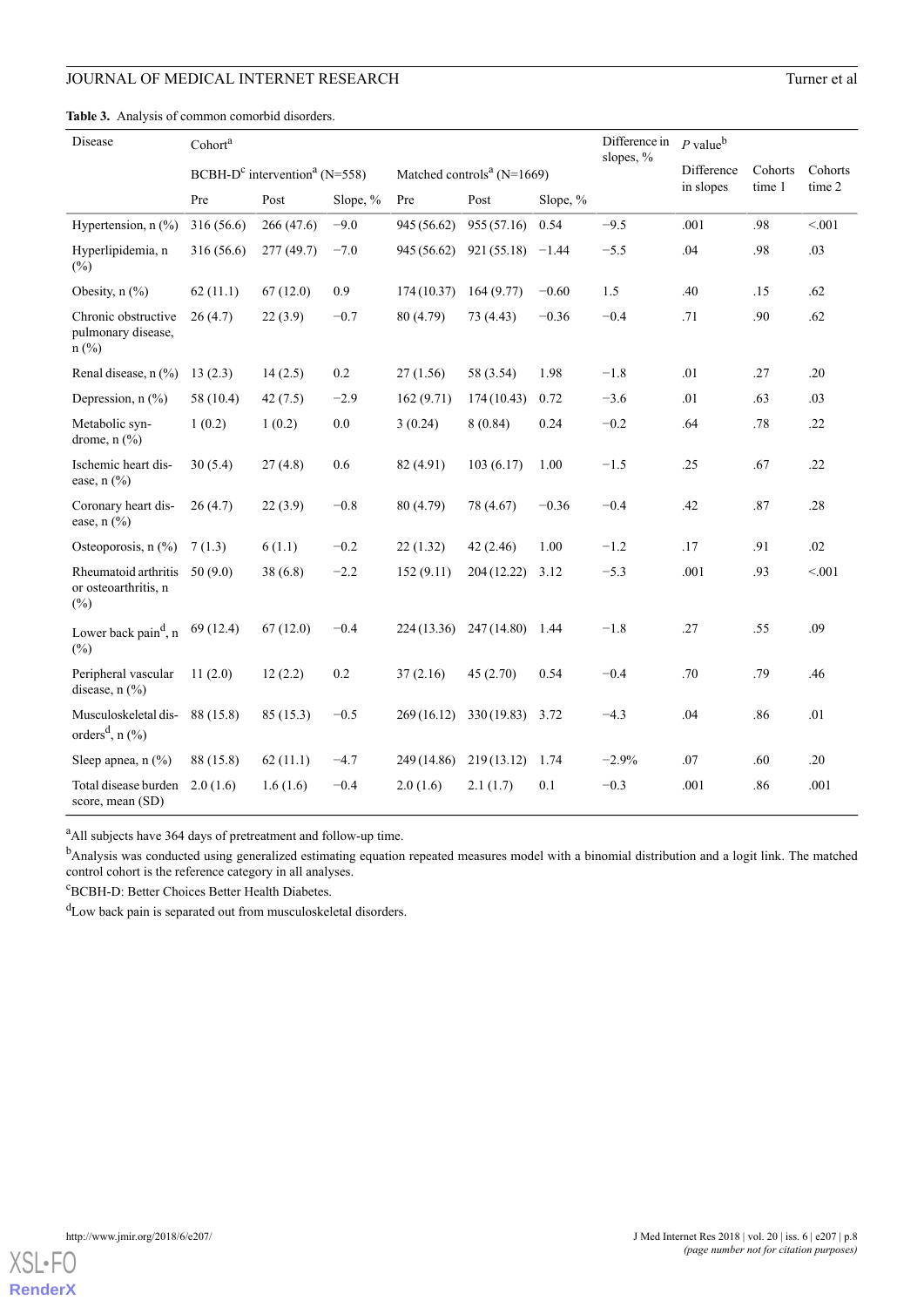<span id="page-8-0"></span>**Table 4.** Analysis of health care utilization.

|                                                                  | Utilization                                                             | Cohort <sup>a</sup>             |                |         |                             |              |                | Difference in<br>slopes | $P$ value <sup>b</sup> |         |         |
|------------------------------------------------------------------|-------------------------------------------------------------------------|---------------------------------|----------------|---------|-----------------------------|--------------|----------------|-------------------------|------------------------|---------|---------|
|                                                                  |                                                                         | $BCBH-D$ intervention $(N=558)$ |                |         | Matched controls $(N=1669)$ |              |                |                         | Difference             | Cohorts | Cohorts |
|                                                                  |                                                                         | Pre                             | Post           | Slope   | Pre                         | Post         | Slope          |                         | in slopes              | time 1  | time 2  |
| All-cause medical utilization (visits per 1000 members per year) |                                                                         |                                 |                |         |                             |              |                |                         |                        |         |         |
|                                                                  | Inpatient                                                               | 110                             | 80             | $-30$   | 100                         | 110          | 10             | $-40$                   | .10                    | .55     | .15     |
|                                                                  | Emergency de-<br>partment                                               | 190                             | 150            | $-40$   | 190                         | 260          | 70             | $-110$                  | .004                   | .80     | < 0.01  |
|                                                                  | Outpatient                                                              | 22,880                          | 17,100         | $-5780$ | 22,880                      | 22,590       | $-290$         | $-5490$                 | < 0.01                 | .99     | < 0.01  |
|                                                                  | Diabetes-related medical utilization (visits per 1000 members per year) |                                 |                |         |                             |              |                |                         |                        |         |         |
|                                                                  | Inpatient                                                               | 10                              | $\overline{0}$ | $-10$   | 10                          | $\mathbf{0}$ | $-10$          | $\theta$                | .57                    | .75     | .71     |
|                                                                  | Emergency de-<br>partment                                               | 10                              | $\overline{0}$ | $-10$   | 10                          | 10           | $\overline{0}$ | $-10$                   | .27                    | .91     | .30     |
|                                                                  | Outpatient                                                              | 6630                            | 5200           | $-1430$ | 6760                        | 6530         | $-230$         | $-1200$                 | < 0.01                 | .68     | < 0.01  |

<sup>a</sup>All subjects have 1 year of pretreatment time and 1 year of follow-up time.

<sup>b</sup>All analysis were conducted using generalized estimating equation repeated measures model with a logit link and negative binomial distribution for inpatient and emergency department visits and zero-inflated negative binomial distribution for outpatient services. The matched control cohort is the reference category in all analyses.

As [Table 5](#page-9-0) shows, there were no statistically significant differences in any of the all-cause cost categories during the preintervention period. However, during the postintervention period, the intervention cohort showed significantly lower costs than the matched control cohort for inpatient (*P*=.01), ED services ( $P=0.003$ ), and outpatient services ( $P=0.01$ ), as well as total all-cause medical costs (*P*=.001). Results for diabetes-specific medical costs presented a different picture from all-cause costs. Diabetes-specific Inpatient and ED cost were low, and no statistically significant findings were obtained between the two cohorts. The cohorts did not have significantly different total all-cause pharmacy costs during the preintervention period (*P*=.34). However, at postintervention period, the matched controls (US \$5675) showed higher pharmacy cost than the intervention cohort (US \$4264), *P*=.001. There were significant differences in the trajectories of pharmacy costs of the intervention cohort (−US \$141) and the matched controls (US \$936) over time; *P*=.001.

#### **Adjusted Cost Savings**

Other than the intervention program, the observed costs (in 2016-adjusted US currency) in [Table 5](#page-9-0) were influenced by patient's demographic and clinical factors. The maximum likelihood SEM analysis was used to estimate the adjusted cost saving of the program. The starting model for the SEM analysis is shown in [Figure 1.](#page-3-0) This model provided excellent fit to the data  $(\chi^2_{5} = 2.5, P = .77, CFI = 0.997, NFI = 0.996, AIC = 62.52,$ RMSE=0.0001 (95% CI 0.00002-0.02). However, none of the regression coefficients from gender to other model variables were statistically significant: preintervention illness burden (*P*=.19), postintervention illness burden (*P*=.69), preintervention total cost  $(P=14)$ , and postintervention total cost  $(P=22)$ . Likewise, the regression coefficients from age to preintervention total cost  $(P=26)$  and postintervention total cost  $(P=64)$  were not significant. Age did show significant effects on

 $XSJ \cdot F$ **[RenderX](http://www.renderx.com/)** preintervention disease burden (0.03 [*P*<.001]) and postintervention disease burden (0.03 [*P*<.001]).

Therefore, gender was removed from the structural model, and age was limited to having effects on pre- and postintervention burden in the trimmed model shown in [Figure 2](#page-9-1). This final model continued to show excellent fit to the data  $(\chi^2_{6}=3.9,$ *P*=.69, CFI=0.995, NFI=0.996, AIC=45.91, RMSE=0.001 (95% CI 0.0001-0.02). The final model added one degree of freedom, which allowed us to test if there was a difference in the quality of model fit. A test of the change in the chi-square statistic showed the final model did not show inferior fit compared with the starting model  $(\chi^2_1=1.3, P>10)$ , and the comparison of the AIC values indicated the final model to be preferred over the starting model (starting model AIC=62.52 vs final model AIC=45.91).

As [Figure 2](#page-9-1) illustrates, each additional year of age increased preintervention burden by 0.03 and postintervention burden by 0.02 (*P*=.001 for both). Although age had no direct effects upon postintervention total health care costs, it did have total indirect effects through preintervention burden, postintervention disease burden and preintervention total costs, and postintervention disease burden of US \$180. Preintervention disease burden had a direct effect on postintervention disease burden of an increased 0.62 illness (*P*=.001), preintervention total costs of US \$3617, and postintervention total costs of US \$2092. The indirect effect of preintervention disease burden on postintervention total cost through preintervention total cost was US \$1197 and US \$2521 through postintervention burden. Thus, the total effects for preintervention disease burden were US \$5810. Preintervention total health care costs increased postintervention health care costs by US \$0.33 per every preintervention dollar spent during the preintervention period. There were no indirect effects of preintervention total health care costs, so the direct effect equaled the total effect, as illustrated in [Figure 2.](#page-9-1)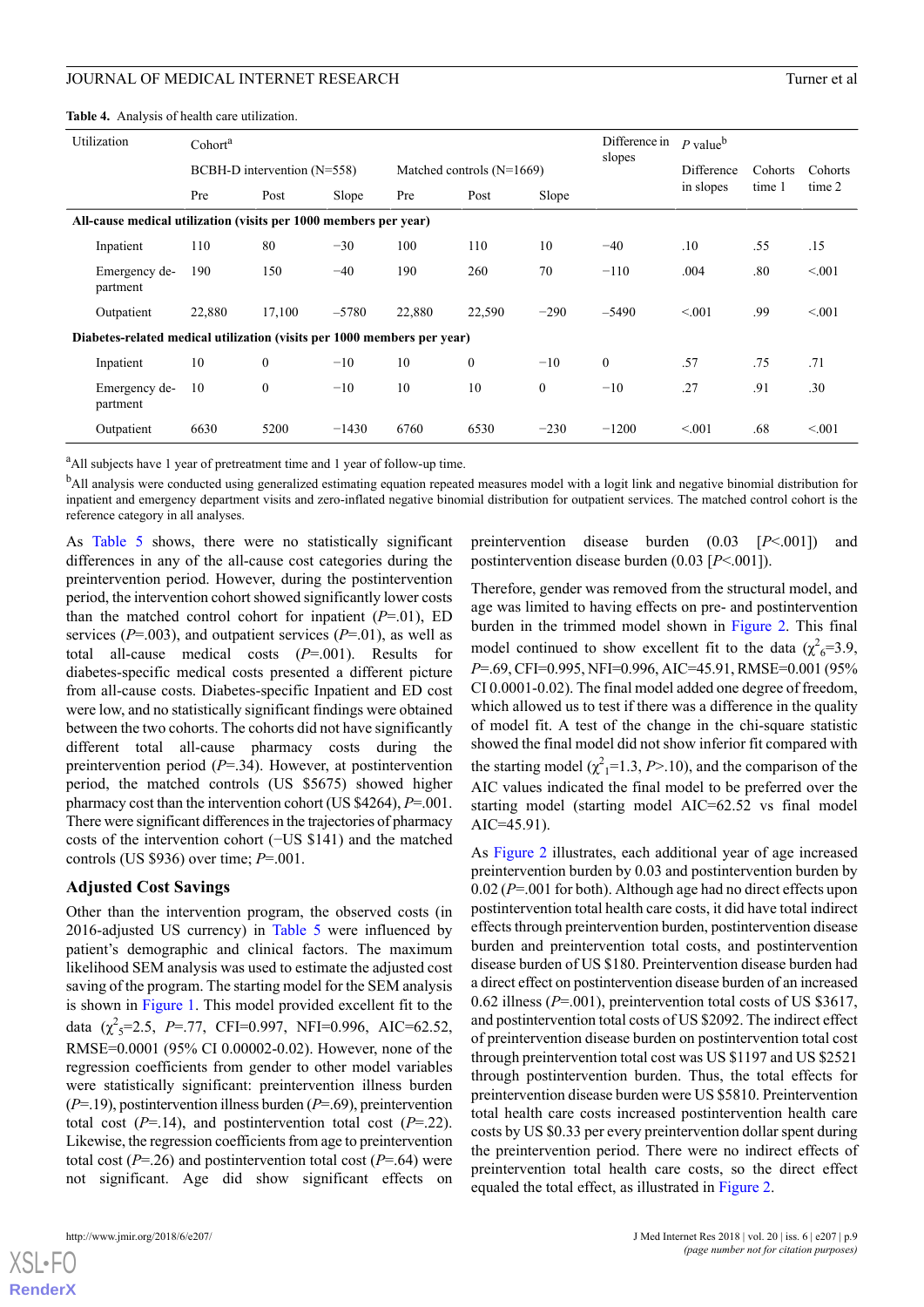<span id="page-9-0"></span>**Table 5.** Analysis of health care costs.

|                         | $Cost$ (US $\})$              | Cohort <sup>a</sup> |                                                                                 |                               |      |                                                                  |                              | Difference in<br>slopes | $P$ value <sup>e</sup>  |                   |                   |
|-------------------------|-------------------------------|---------------------|---------------------------------------------------------------------------------|-------------------------------|------|------------------------------------------------------------------|------------------------------|-------------------------|-------------------------|-------------------|-------------------|
|                         |                               |                     | BCBH-D <sup>b</sup> intervention, medical<br>$(N=558)^c$ , pharmacy $(N=330)^d$ |                               |      | Matched controls, medical<br>$(N=1669)^c$ , pharmacy $(N=990)^d$ |                              |                         | Difference<br>in slopes | Cohorts<br>time 1 | Cohorts<br>time 2 |
|                         |                               | Pre                 | Post                                                                            | Slope<br>(change)<br>in cost) | Pre  | Post                                                             | Slope<br>(change<br>in cost) |                         |                         |                   |                   |
|                         | All-cause medical cost        |                     |                                                                                 |                               |      |                                                                  |                              |                         |                         |                   |                   |
|                         | Inpatient                     | 2274                | 1406                                                                            | $-868$                        | 2446 | 2490                                                             | 44                           | $-912$                  | .03                     | .78               | .01               |
|                         | Emergency de-<br>partment     | 381                 | 316                                                                             | $-64$                         | 434  | 502                                                              | 69                           | $-133$                  | .16                     | .54               | .003              |
|                         | Outpatient                    | 5327                | 4040                                                                            | $-1288$                       | 5651 | 5201                                                             | $-450$                       | $-838$                  | .001                    | .50               | .01               |
|                         | Total                         | 7997                | 5789                                                                            | $-2207$                       | 8551 | 8213                                                             | $-338$                       | $-1869$                 | .001                    | .53               | .001              |
|                         | Diabetes-related medical cost |                     |                                                                                 |                               |      |                                                                  |                              |                         |                         |                   |                   |
|                         | Inpatient                     | 97                  | 124                                                                             | 26                            | 247  | 74                                                               | $-172$                       | 198                     | .16                     | .19               | .64               |
|                         | Emergency de-<br>partment     | 13                  | 6                                                                               | $-8$                          | 18   | 14                                                               | $-4$                         | $-4$                    | .75                     | .58               | .20               |
|                         | Outpatient                    | 1437                | 1249                                                                            | $-189$                        | 1943 | 1711                                                             | $-232$                       | 44                      | .92                     | .007              | .007              |
|                         | Total                         | 1558                | 1383                                                                            | $-175$                        | 2223 | 1808                                                             | $-415$                       | 240                     | .58                     | .005              | .04               |
| All-cause pharmacy cost |                               |                     |                                                                                 |                               |      |                                                                  |                              |                         |                         |                   |                   |
|                         | Total                         | 4405                | 4264                                                                            | $-141$                        | 4739 | 5675                                                             | 936                          | $-1078$                 | .001                    | .34               | .001              |

<sup>a</sup>All subjects have 1 year of pretreatment time and 1 year of follow-up observation time.

**b**BCBH-D: Better Choices Better Health Diabetes.

<sup>c</sup>N of subjects with medical coverage.

<span id="page-9-1"></span> $\mathrm{d}_{\mathrm{N}}$  of subjects with pharmacy coverage.

<sup>e</sup>All analyses were conducted using generalized estimating equation repeated measures model with a gamma distribution and a logit link. The matched control cohort is the reference category in all analyses.

Figure 2. Structural equation model (SEM) final model.



Model for BCBH-D vs Matched Controls for Total Health Care Costs Chi-square = 3.9,  $P = .69$ 

CFI=.995, NFI=.996, AIC=45.91, RMSE=.001 (95% CI 0.0001-0.021) All path estimates are significant at  $P = .001$ , except for the Cohort effect where  $P = .049$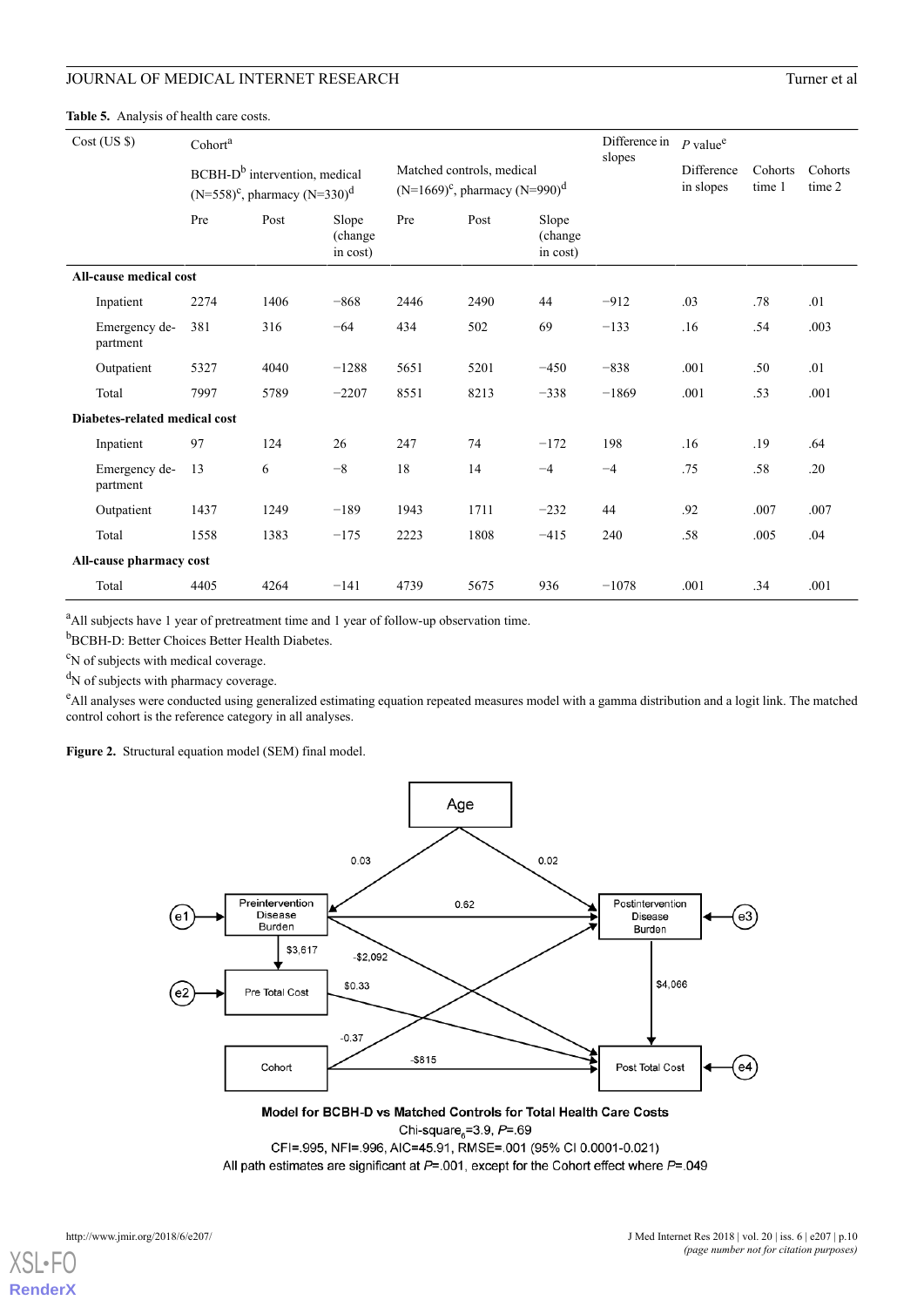The intervention had an indirect association of −0.37 with postintervention disease burden, which had a direct effect of increasing postintervention total health care costs by US \$4066. This translated into an indirect effect of –US \$1504 for the intervention cohort on postintervention total health care cost through postintervention disease burden. Consequently, the total effects associated with the intervention were –US \$2220. After all model adjustments, intervention had a direct effect of reducing postintervention total health care costs by –US \$815 (*P*=.049) compared with the matched control cohort as shown in [Figure 2](#page-9-1).

# *Discussion*

## **Principal Findings**

This study shows that beyond the clinical benefits seen in the previous Lorig et al study, participants in the peer-facilitated BCBH-D program experienced reduced all-cause health care utilization and medical costs relative to the matched control group during the year the intervention occurred [\[29](#page-13-3)]. The utilization and costs related directly to diabetes care were low to begin with and remained stable over the year of intervention. For diabetes specific care, as documented in the health care utilization and cost results, there was stability, and not worsening, across time. On the other hand, we observed large and significant reductions in all-cause utilization and costs for the intervention cohort for inpatient, ED, and outpatient services, as well as total all-cause medical and pharmacy costs. Intriguingly, there was reduced utilization in the intervention cohort for chronic conditions that often co-occur with DM. Specifically, there were fewer claims for hypertension, hyperlipidemia, and depression among participants in the intervention cohort during the follow-up period, whereas the matched control cohort showed significant increases in claims for health care services associated with renal disease, ischemic heart disease, osteoporosis, and musculoskeletal disorders compared with the intervention cohort. This strengthened the conclusion that a mix of comorbid health issues, many associated with diabetes, were primarily responsible for the all-cause findings. The SEM analysis reinforced this perspective and allowed us to develop significant insight into the systemic effects. Here, we found that postintervention disease burden had a direct effect of increasing postintervention total health care costs by US \$4066. The total effects associated with the intervention cohort on postintervention total health care costs were –US \$2220 after controlling for all the other variables in the structural model. SEM allowed us to break the total program effects into a –US \$815 direct effect component and –US \$1504 indirect effect through a postintervention disease burden component. This provides a more accurate estimate of the direct impact of the program's health care savings.

Even though the study participants were matched on the amount of care they required for comorbid illness in the preintervention period, during the postintervention period, the matched controls required more care for both diabetes-related comorbidities (eg, renal disease and ischemic heart disease) and other conditions (eg, osteoporosis and musculoskeletal disorders). In comparison, the intervention cohort experienced a period in which utilization

for hypertension, hyperlipidemia, and depression decreased and care for their other comorbid disorders remained stable. The decreased utilization for depression correlates with one of the main findings of the Lorig et al study that indicated that patients' self-reported depression was reduced [[29\]](#page-13-3). This may be evidence that the structure or content of the intervention was more successful in decreasing distress and depression associated with diabetes management than the mobile health app studied by Quinn et al [[36\]](#page-13-9). Furthermore, intervention cohort reported increased aerobic activity in the original clinical study, which may correlate with improvements seen in claims for depression and musculoskeletal disorders [[29\]](#page-13-3). It is also plausible that the increased activity may have resulted in weight loss, leading to decreased utilization for hypertension and hyperlipidemia. The successful improvement in physical activity in the intervention cohort adds to the evidence reported by Gibson et al: technology-based strategies can positively impact behavioral measures in patients with diabetes [[37\]](#page-13-10).

The generally positive findings reported here need to be put into context with the mixed economic results from DSME reported in other studies. Wertz et al, with a pharmacist-led intervention, found that overall, diabetes-related costs increased to a greater extent in the intervention cohort compared with the control cohort, primarily driven by increased office visits, outpatient visits, and pharmacy claims, whereas costs associated with cardiovascular-related emergency room visits and inpatient visits were significantly higher in the control cohort [[38\]](#page-13-11). This is similar to the findings of Sullivan et al, in which intervention subjects had improved  $HbA_{1c}$  values, greater experience of hypoglycemic events, and higher utilization and cost measures after receiving nonspecified diabetes education compared with the control group [\[21](#page-12-11)]. The Asheville project, which monitored the 5-year impact of a pharmacist-led diabetes education program, found that total direct medical costs declined while diabetes prescription costs increased; however, there was no control group for comparison [\[39](#page-13-12)]. A systematic review of pharmacist-led diabetes education studies by Wang et al showed positive economic cost savings results in the intervention groups compared with usual care [[22\]](#page-12-12). Finally, a study by Burton et al found improvements in clinical measures but no impact on health care utilization or cost [[40\]](#page-13-13). None of these studies are directly analogous to this study. The Wertz study and the Ashville project involved financial incentives that were lacking in this study [[38](#page-13-11)[,39](#page-13-12)]. Burton et al used an eight-session educational program with many possible educational add-ons for a much underserved population [[40\]](#page-13-13). Sullivan et al observed differences between controls and a cohort that had claims codes for any diabetes education but not a specific program [[21\]](#page-12-11). Nevertheless, these studies suggest that not all educational programs are equal, and we have a great deal to learn about intensity of intervention, mode of delivery, use of financial incentives, and population mix before we can make generalized statement about the cost-effectiveness of diabetes self-management education. This is especially evident in the failure of a mobile app, designed for diabetes self-management but lacking a structured educational program, that was noted by Thies et al [[41\]](#page-13-14).

 $XS$ -FO **[RenderX](http://www.renderx.com/)**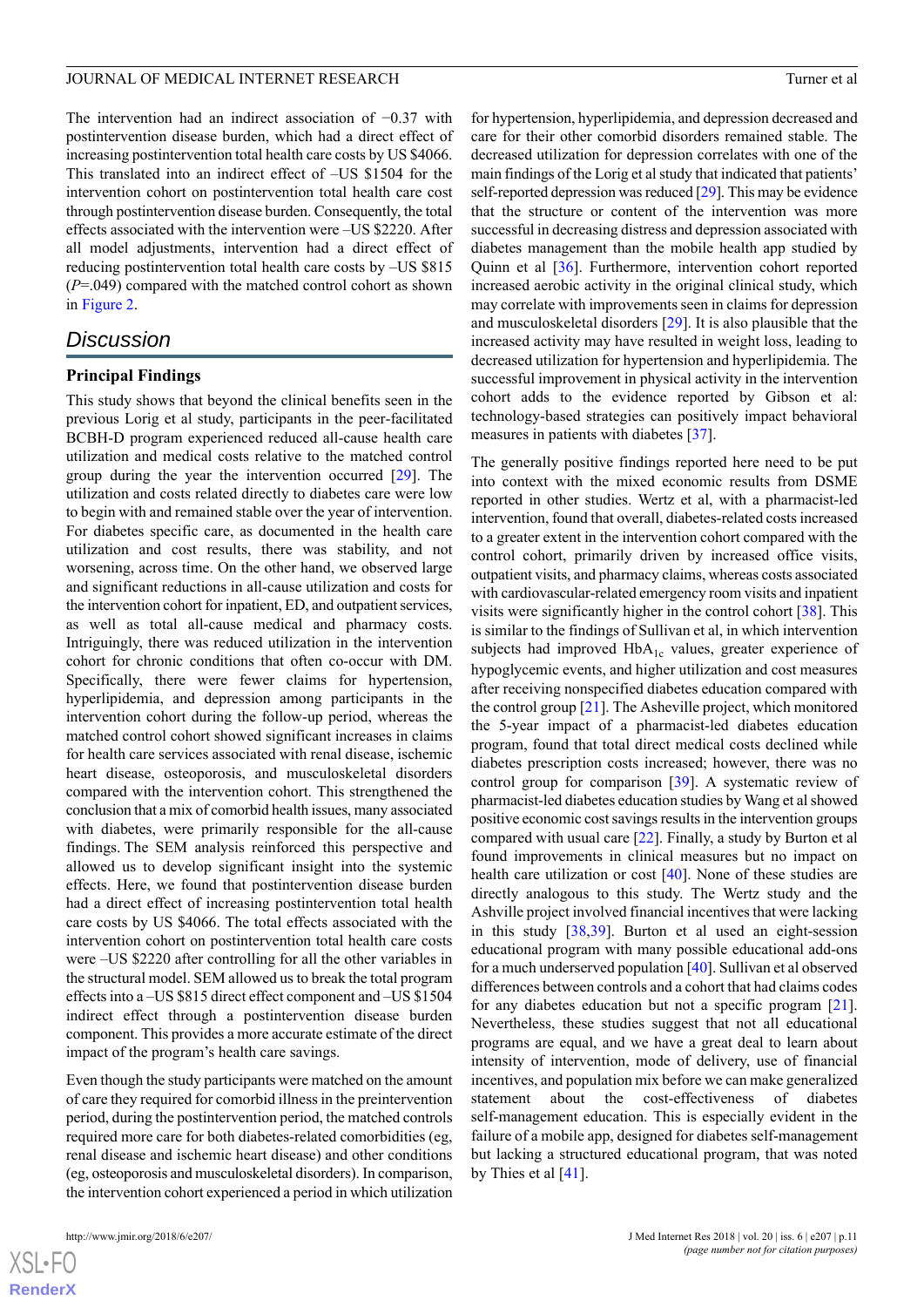The studies that most closely approximate the present observational research are those that utilize computer technology, mobile phone technology or both to disseminate educational and motivational messages. The intervention by Nundy et al was similar to this study in that it had a self-paced education program that lasted for 10 weeks and differed in that it also used a system of reminders and alerts to impact behavior [[25\]](#page-12-15). The control group for Nundy consisted of those who had not responded to invitations to participate in the program, and the possibility of introduced bias was noted by the authors [[25\]](#page-12-15). Similar to our results, positive outcomes were achieved in behavioral, clinical, and economic arenas [\[25](#page-12-15)]. The systematic review of computer-based diabetes education programs by Jackson et al, which in general showed positive economic results, had no data regarding hospitalization utilization for internet-based studies but did show a decrease in hospitalization in the computer-based studies, mirroring the success of the intervention by Lorig et al [\[24](#page-12-14),[29](#page-13-3)]. Although several studies are underway that aim to evaluate the impact of technology-mediated diabetes education on cardiovascular comorbidities [[42\]](#page-13-15) and cardiovascular risk reduction ([[43\]](#page-13-16), results have not yet been published [[42,](#page-13-15)[43](#page-13-16)]. It is important to distinguish that our study is novel in that it reports evidence that comorbidities can be impacted positively.

# **Limitations**

This study is subject to some specific limitations regarding the sample and more general limitations associated with retrospective analyses of health care claims data. First, we could only identify a portion of the original Lorig et al (2016) study sample because only 82.5% had private insurance [[29\]](#page-13-3). Of those who did have private insurance, we could only find 55% based on name, gender, age, and residence. In addition, some study patients did not meet the 12-month pre- and 12-month postinsurance coverage requirement. Third, it is possible that unobserved patient-specific factors might not be balanced between the Intervention and matched control group, such as health literacy, health coping strategies, life style behaviors, and socioeconomic status, which can impact patients' access to health promoting resources. As is well known, compliance with interventions, whether physician-directed or self-guided, is always a limitation on effectiveness. Some participants did not attend all the sessions and consequently did not complete the full course of the program. To compensate for this, we used intention-to-treat analysis, which may have conservatively measured the program impact. Finally, our population, from a national sample of commercially insured persons, may not be generalizable to other populations such as a Medicaid population. This potential to create a different result was reflected in Burton et al's work in an underserved population [[40\]](#page-13-13). Further study in patient groups with different demographic and economic characteristics would be beneficial.

# **Conclusions**

This study expanded upon the Lorig et al (2016) study by assessing the program's impact on diabetes-specific and all-cause health care utilization and the cost associated with utilization, as well as shifts in care for common comorbid chronic conditions often observed among patients diagnosed with DM. We found that beyond the clinical benefits seen in the previous Lorig et al report, participants in the peer-facilitated BCBH-D program experienced reduced all-cause health care utilization and medical costs relative to the matched control group [[29\]](#page-13-3). Therefore, we conclude that BCBH-D and other intensive, theory-driven diabetes, self-management programs can produce important clinical changes along with related health care cost savings. The results will require replication in other commercial and noncommercial databases—in particular, the apparent indirect impact of intervention on other disease states will require prospective controlled trial research to verify them.

# **Acknowledgments**

Funding for the BCBH-D program was provided by the Bristol-Meyers-Squibb Foundation and the Anthem Foundation to the NCOA. The observational and economic portion of the research was funded by Anthem Inc through HealthCore Inc, a wholly owned subsidiary of Anthem Inc. Reviewers at Anthem approved of the manuscript before publication.

The authors wish to thank the National Council of Young Men's Christian Association of the United States and the Oasis Institute for conducting the small group sessions. The authors also wish to thank Philip Ritter for management of the Stanford Patient Education Center clinical data and Elizabeth Marks for providing manuscript preparation support.

# <span id="page-11-0"></span>**Conflicts of Interest**

KL has the potential to receive royalties from the BCBH-D program and from the book used in the intervention. RMT, QM, and ARD are employees of Anthem. JG has no potential conflict of interest to disclose.

# <span id="page-11-1"></span>**References**

- 1. Centers for Disease Control and Prevention. CDC. Atlanta, GA: US Department of Health and Human Services; 2017. National Diabetes Statistics Report URL:<https://www.cdc.gov/diabetes/data/statistics/statistics-report.html> [accessed 2017-03-28] [\[WebCite Cache ID 6uLy2ayyY](http://www.webcitation.org/6uLy2ayyY)]
- 2. American Diabetes Association. Economic costs of diabetes in the US in 2012. Diabetes Care 2013 Apr;36(4):1033-1046 [[FREE Full text](http://europepmc.org/abstract/MED/23468086)] [doi: [10.2337/dc12-2625\]](http://dx.doi.org/10.2337/dc12-2625) [Medline: [23468086](http://www.ncbi.nlm.nih.gov/entrez/query.fcgi?cmd=Retrieve&db=PubMed&list_uids=23468086&dopt=Abstract)]
- 3. Zhuo X, Zhang P, Barker L, Albright A, Thompson TJ, Gregg E. The lifetime cost of diabetes and its implications for diabetes prevention. Diabetes Care 2014 Sep;37(9):2557-2564. [doi: [10.2337/dc13-2484\]](http://dx.doi.org/10.2337/dc13-2484) [Medline: [25147254](http://www.ncbi.nlm.nih.gov/entrez/query.fcgi?cmd=Retrieve&db=PubMed&list_uids=25147254&dopt=Abstract)]

 $XS$  $\cdot$ FC **[RenderX](http://www.renderx.com/)**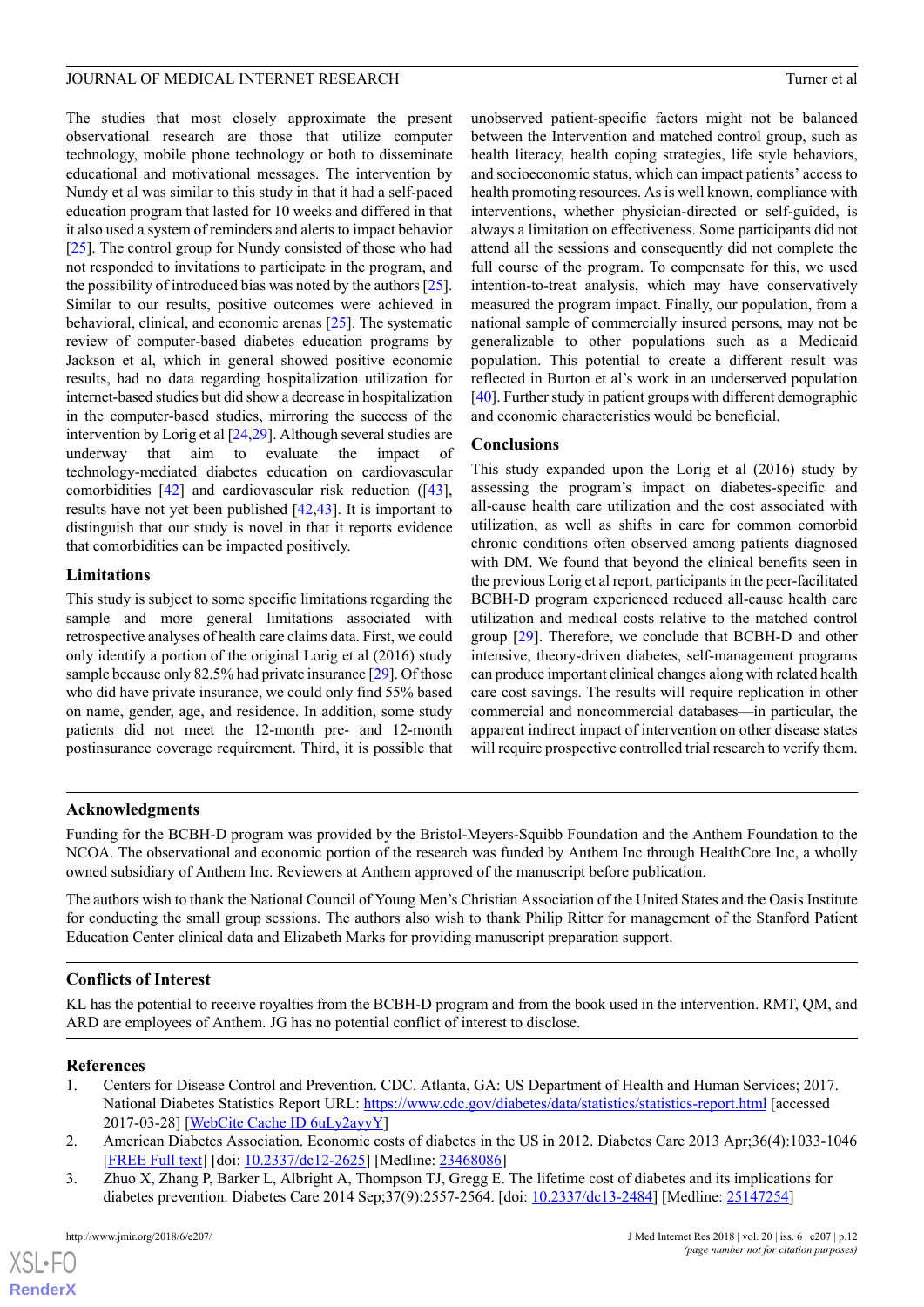- <span id="page-12-0"></span>4. Piette JD, Kerr EA. The impact of comorbid chronic conditions on diabetes care. Diabetes Care 2006 Mar;29(3):725-731. [Medline: [16505540](http://www.ncbi.nlm.nih.gov/entrez/query.fcgi?cmd=Retrieve&db=PubMed&list_uids=16505540&dopt=Abstract)]
- 5. Druss BG, Marcus SC, Olfson M, Tanielian T, Elinson L, Pincus HA. Comparing the national economic burden of five chronic conditions. Health Aff (Millwood) 2001;20(6):233-241 [[FREE Full text](http://content.healthaffairs.org/cgi/pmidlookup?view=long&pmid=11816664)] [Medline: [11816664\]](http://www.ncbi.nlm.nih.gov/entrez/query.fcgi?cmd=Retrieve&db=PubMed&list_uids=11816664&dopt=Abstract)
- 6. Maddigan SL, Feeny DH, Johnson JA. Health-related quality of life deficits associated with diabetes and comorbidities in a Canadian National Population Health Survey. Qual Life Res 2005 Jun;14(5):1311-1320. [Medline: [16047506](http://www.ncbi.nlm.nih.gov/entrez/query.fcgi?cmd=Retrieve&db=PubMed&list_uids=16047506&dopt=Abstract)]
- 7. Wolff JL, Starfield B, Anderson G. Prevalence, expenditures, and complications of multiple chronic conditions in the elderly. Arch Intern Med 2002 Nov 11;162(20):2269-2276. [Medline: [12418941\]](http://www.ncbi.nlm.nih.gov/entrez/query.fcgi?cmd=Retrieve&db=PubMed&list_uids=12418941&dopt=Abstract)
- 8. Ciechanowski PS, Katon WJ, Russo JE. Depression and diabetes: impact of depressive symptoms on adherence, function, and costs. Arch Intern Med 2000 Nov 27;160(21):3278-3285. [Medline: [11088090](http://www.ncbi.nlm.nih.gov/entrez/query.fcgi?cmd=Retrieve&db=PubMed&list_uids=11088090&dopt=Abstract)]
- 9. Glasgow RE, Ruggiero L, Eakin EG, Dryfoos J, Chobanian L. Quality of life and associated characteristics in a large national sample of adults with diabetes. Diabetes Care 1997 Apr; 20(4): 562-567. [Medline: [9096981](http://www.ncbi.nlm.nih.gov/entrez/query.fcgi?cmd=Retrieve&db=PubMed&list_uids=9096981&dopt=Abstract)]
- <span id="page-12-1"></span>10. Li R, Shrestha SS, Lipman R, Burrows NR, Kolb LE, Rutledge S. Diabetes self-management education and training among privately insured persons with newly diagnosed diabetes--United States, 2011-2012. MMWR Morb Mortal Wkly Rep 2014 Nov 21;63(46):1045-1049 [[FREE Full text](http://www.cdc.gov/mmwr/preview/mmwrhtml/mm6346a2.htm)] [Medline: [25412060\]](http://www.ncbi.nlm.nih.gov/entrez/query.fcgi?cmd=Retrieve&db=PubMed&list_uids=25412060&dopt=Abstract)
- <span id="page-12-2"></span>11. Pantalone KM, Hobbs TM, Wells BJ, Kong SX, Kattan MW, Bouchard J, et al. Clinical characteristics, complications, comorbidities and treatment patterns among patients with type 2 diabetes mellitus in a large integrated health system. Br Med J Open Diabetes Res Care 2015;3(1):e000093 [[FREE Full text](http://europepmc.org/abstract/MED/26217493)] [doi: [10.1136/bmjdrc-2015-000093](http://dx.doi.org/10.1136/bmjdrc-2015-000093)] [Medline: [26217493](http://www.ncbi.nlm.nih.gov/entrez/query.fcgi?cmd=Retrieve&db=PubMed&list_uids=26217493&dopt=Abstract)]
- <span id="page-12-3"></span>12. U.S. Department of Health and Human Services. Healthypeople.gov. Washington, DC: U.S. Department of Health and Human Services, Office of Disease Prevention and Health Promotion Healthy People 2020 URL: [https://www.](https://www.healthypeople.gov/2020/topics-objectives/topic/diabetes) [healthypeople.gov/2020/topics-objectives/topic/diabetes](https://www.healthypeople.gov/2020/topics-objectives/topic/diabetes) [accessed 2017-10-20] [[WebCite Cache ID 6uLztP684](http://www.webcitation.org/6uLztP684)]
- <span id="page-12-4"></span>13. Pal K, Eastwood SV, Michie S, Farmer A, Barnard ML, Peacock R, et al. Computer-based interventions to improve self-management in adults with type 2 diabetes: a systematic review and meta-analysis. Diabetes Care 2014 Jun;37(6):1759-1766. [doi: [10.2337/dc13-1386](http://dx.doi.org/10.2337/dc13-1386)] [Medline: [24855158](http://www.ncbi.nlm.nih.gov/entrez/query.fcgi?cmd=Retrieve&db=PubMed&list_uids=24855158&dopt=Abstract)]
- <span id="page-12-5"></span>14. Sherifali D, Hess R, McTigue KM, Brozic A, Ng K, Gerstein H. Evaluating the feasibility and impact of an internet-based lifestyle management program in a diabetes care setting. Diabetes Technol Ther 2014 Jun;16(6):358-362. [doi: [10.1089/dia.2013.0278\]](http://dx.doi.org/10.1089/dia.2013.0278) [Medline: [24580377\]](http://www.ncbi.nlm.nih.gov/entrez/query.fcgi?cmd=Retrieve&db=PubMed&list_uids=24580377&dopt=Abstract)
- <span id="page-12-6"></span>15. Cotter AP, Durant N, Agne AA, Cherrington AL. Internet interventions to support lifestyle modification for diabetes management: a systematic review of the evidence. J Diabetes Complications 2014;28(2):243-251 [\[FREE Full text\]](http://europepmc.org/abstract/MED/24332469) [doi: [10.1016/j.jdiacomp.2013.07.003\]](http://dx.doi.org/10.1016/j.jdiacomp.2013.07.003) [Medline: [24332469](http://www.ncbi.nlm.nih.gov/entrez/query.fcgi?cmd=Retrieve&db=PubMed&list_uids=24332469&dopt=Abstract)]
- <span id="page-12-7"></span>16. Palmas W, March D, Darakjy S, Findley SE, Teresi J, Carrasquillo O, et al. Community health worker interventions to improve glycemic control in people with diabetes: a systematic review and meta-analysis. J Gen Intern Med 2015 Jul;30(7):1004-1012 [\[FREE Full text](http://europepmc.org/abstract/MED/25735938)] [doi: [10.1007/s11606-015-3247-0](http://dx.doi.org/10.1007/s11606-015-3247-0)] [Medline: [25735938\]](http://www.ncbi.nlm.nih.gov/entrez/query.fcgi?cmd=Retrieve&db=PubMed&list_uids=25735938&dopt=Abstract)
- <span id="page-12-9"></span><span id="page-12-8"></span>17. Odgers-Jewell K, Ball LE, Kelly JT, Isenring EA, Reidlinger DP, Thomas R. Effectiveness of group-based self-management education for individuals with type 2 diabetes: a systematic review with meta-analyses and meta-regression. Diabet Med 2017 Aug;34(8):1027-1039. [doi: [10.1111/dme.13340\]](http://dx.doi.org/10.1111/dme.13340) [Medline: [28226200\]](http://www.ncbi.nlm.nih.gov/entrez/query.fcgi?cmd=Retrieve&db=PubMed&list_uids=28226200&dopt=Abstract)
- <span id="page-12-10"></span>18. Lian JX, McGhee SM, Chau J, Wong CK, Lam CL, Wong WC. Systematic review on the cost-effectiveness of self-management education programme for type 2 diabetes mellitus. Diabetes Res Clin Pract 2017 May;127:21-34. [doi: [10.1016/j.diabres.2017.02.021](http://dx.doi.org/10.1016/j.diabres.2017.02.021)] [Medline: [28315575](http://www.ncbi.nlm.nih.gov/entrez/query.fcgi?cmd=Retrieve&db=PubMed&list_uids=28315575&dopt=Abstract)]
- <span id="page-12-11"></span>19. Mash R, Kroukamp R, Gaziano T, Levitt N. Cost-effectiveness of a diabetes group education program delivered by health promoters with a guiding style in underserved communities in Cape Town, South Africa. Patient Educ Couns 2015 May;98(5):622-626 [\[FREE Full text\]](https://linkinghub.elsevier.com/retrieve/pii/S0738-3991(15)00011-7) [doi: [10.1016/j.pec.2015.01.005\]](http://dx.doi.org/10.1016/j.pec.2015.01.005) [Medline: [25641665\]](http://www.ncbi.nlm.nih.gov/entrez/query.fcgi?cmd=Retrieve&db=PubMed&list_uids=25641665&dopt=Abstract)
- <span id="page-12-12"></span>20. Odnoletkova I, Ramaekers D, Nobels F, Goderis G, Aertgeerts B, Annemans L. Delivering diabetes education through nurse-led telecoaching. Cost-effectiveness analysis. PLoS One 2016;11(10):e0163997 [[FREE Full text](http://dx.plos.org/10.1371/journal.pone.0163997)] [doi: [10.1371/journal.pone.0163997\]](http://dx.doi.org/10.1371/journal.pone.0163997) [Medline: [27727281](http://www.ncbi.nlm.nih.gov/entrez/query.fcgi?cmd=Retrieve&db=PubMed&list_uids=27727281&dopt=Abstract)]
- <span id="page-12-14"></span><span id="page-12-13"></span>21. Sullivan SD, Dalal MR, Burke JP. The impact of diabetes counseling and education: clinical and cost outcomes from a large population of US managed care patients with type 2 diabetes. Diabetes Educ 2013;39(4):523-531. [doi: [10.1177/0145721713486525](http://dx.doi.org/10.1177/0145721713486525)] [Medline: [23640302](http://www.ncbi.nlm.nih.gov/entrez/query.fcgi?cmd=Retrieve&db=PubMed&list_uids=23640302&dopt=Abstract)]
- <span id="page-12-15"></span>22. Wang Y, Yeo QQ, Ko Y. Economic evaluations of pharmacist-managed services in people with diabetes mellitus: a systematic review. Diabet Med 2016 Apr;33(4):421-427. [doi: [10.1111/dme.12976](http://dx.doi.org/10.1111/dme.12976)] [Medline: [26433008](http://www.ncbi.nlm.nih.gov/entrez/query.fcgi?cmd=Retrieve&db=PubMed&list_uids=26433008&dopt=Abstract)]
- 23. Dalton JE. Web-based care for adults with type 2 diabetes. Can J Diet Pract Res 2008;69(4):185-191. [doi: [10.3148/69.4.2008.185](http://dx.doi.org/10.3148/69.4.2008.185)] [Medline: [19063808](http://www.ncbi.nlm.nih.gov/entrez/query.fcgi?cmd=Retrieve&db=PubMed&list_uids=19063808&dopt=Abstract)]
- 24. Jackson CL, Bolen S, Brancati FL, Batts-Turner ML, Gary TL. A systematic review of interactive computer-assisted technology in diabetes care. Interactive information technology in diabetes care. J Gen Intern Med 2006 Feb;21(2):105-110 [[FREE Full text](http://onlinelibrary.wiley.com/resolve/openurl?genre=article&sid=nlm:pubmed&issn=0884-8734&date=2006&volume=21&issue=2&spage=105)] [doi: [10.1111/j.1525-1497.2005.00310.x\]](http://dx.doi.org/10.1111/j.1525-1497.2005.00310.x) [Medline: [16390512\]](http://www.ncbi.nlm.nih.gov/entrez/query.fcgi?cmd=Retrieve&db=PubMed&list_uids=16390512&dopt=Abstract)
- 25. Nundy S, Dick JJ, Chou C, Nocon RS, Chin MH, Peek ME. Mobile phone diabetes project led to improved glycemic control and net savings for Chicago plan participants. Health Aff (Millwood) 2014 Feb;33(2):265-272 [[FREE Full text](http://europepmc.org/abstract/MED/24493770)] [doi: [10.1377/hlthaff.2013.0589](http://dx.doi.org/10.1377/hlthaff.2013.0589)] [Medline: [24493770\]](http://www.ncbi.nlm.nih.gov/entrez/query.fcgi?cmd=Retrieve&db=PubMed&list_uids=24493770&dopt=Abstract)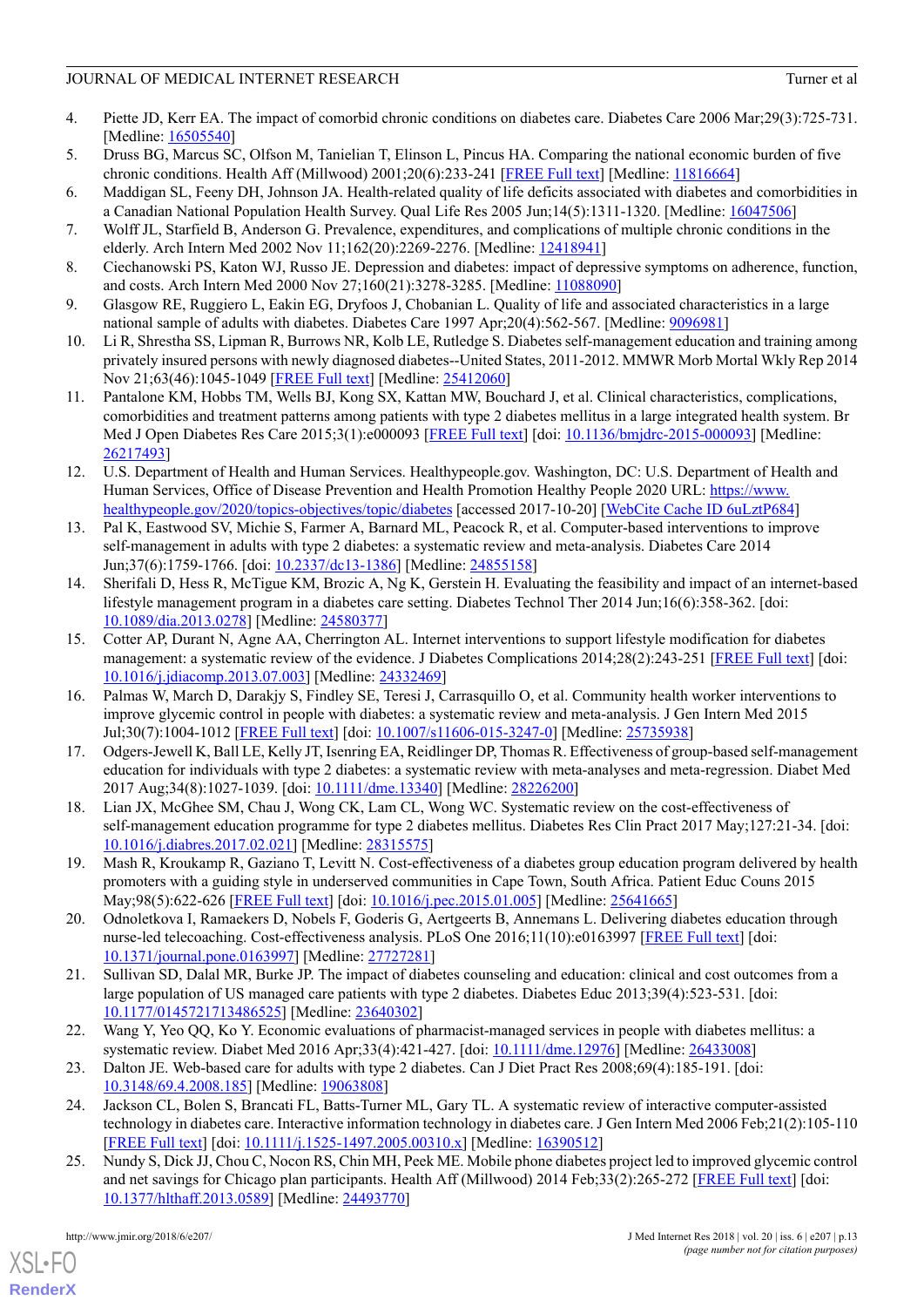- <span id="page-13-0"></span>26. Stanford Self-Management Programs. Selfmanagementresource. Palo Alto, CA: Stanford University; 2016. URL: [http:/](http://www.selfmanagementresource.com/) [/www.selfmanagementresource.com/](http://www.selfmanagementresource.com/) [accessed 2017-10-20] [[WebCite Cache ID 6uM0FIgPt](http://www.webcitation.org/6uM0FIgPt)]
- <span id="page-13-2"></span><span id="page-13-1"></span>27. Lorig K, Ritter PL, Laurent DD, Plant K, Green M, Jernigan VB, et al. Online diabetes self-management program: a randomized study. Diabetes Care 2010 Jun;33(6):1275-1281 [\[FREE Full text](http://europepmc.org/abstract/MED/20299481)] [doi: [10.2337/dc09-2153\]](http://dx.doi.org/10.2337/dc09-2153) [Medline: [20299481\]](http://www.ncbi.nlm.nih.gov/entrez/query.fcgi?cmd=Retrieve&db=PubMed&list_uids=20299481&dopt=Abstract)
- 28. Lorig K, Ritter PL, Turner RM, English K, Laurent DD, Greenberg J. Benefits of diabetes self-management for health plan members: a 6-month translation study. J Med Internet Res 2016;18(6):e164 [\[FREE Full text\]](http://www.jmir.org/2016/6/e164/) [doi: [10.2196/jmir.5568\]](http://dx.doi.org/10.2196/jmir.5568) [Medline: [27342265](http://www.ncbi.nlm.nih.gov/entrez/query.fcgi?cmd=Retrieve&db=PubMed&list_uids=27342265&dopt=Abstract)]
- <span id="page-13-4"></span><span id="page-13-3"></span>29. Lorig K, Ritter PL, Turner RM, English K, Laurent DD, Greenberg J. A diabetes self-management program: 12-month outcome sustainability from a nonreinforced pragmatic trial. J Med Internet Res 2016 Dec 15;18(12):e322 [[FREE Full text](http://www.jmir.org/2016/12/e322/)] [doi: [10.2196/jmir.6484\]](http://dx.doi.org/10.2196/jmir.6484) [Medline: [27979790\]](http://www.ncbi.nlm.nih.gov/entrez/query.fcgi?cmd=Retrieve&db=PubMed&list_uids=27979790&dopt=Abstract)
- <span id="page-13-5"></span>30. Deyo RA, Cherkin DC, Ciol MA. Adapting a clinical comorbidity index for use with ICD-9-CM administrative databases. J Clin Epidemiol 1992 Jun;45(6):613-619. [Medline: [1607900\]](http://www.ncbi.nlm.nih.gov/entrez/query.fcgi?cmd=Retrieve&db=PubMed&list_uids=1607900&dopt=Abstract)
- 31. Bentler PM, Chou C. Practical issues in structural modeling. Sociol Methods Res 1987 Aug 01;16(1):78-117. [doi: [10.1177/0049124187016001004](http://dx.doi.org/10.1177/0049124187016001004)]
- <span id="page-13-7"></span><span id="page-13-6"></span>32. Hoyle RH. Structural Equation Modeling: Concepts, Issues, and Applications. Thousand Oaks, CA: Sage Publications; 1995.
- <span id="page-13-9"></span><span id="page-13-8"></span>33. Kline RB. Principles and Practice of Structural Equation Modeling. 2nd ed. New York, NY: Guilford Press; 2005.
- 34. SAS Institute. SAS Software, Version 9.3. Cary, NC: SAS Institute Inc; 2015.
- 35. StataCorp. Stata Statistical Software, Version Release 14. College Station, TX: StataCorp LP; 2015.
- <span id="page-13-10"></span>36. Quinn CC, Swasey KK, Crabbe JC, Shardell MD, Terrin ML, Barr EA, et al. The impact of a mobile diabetes health intervention on diabetes distress and depression among adults: secondary analysis of a cluster randomized controlled trial. JMIR Mhealth Uhealth 2017 Dec 07;5(12):e183 [\[FREE Full text\]](http://mhealth.jmir.org/2017/12/e183/) [doi: [10.2196/mhealth.8910\]](http://dx.doi.org/10.2196/mhealth.8910) [Medline: [29217502\]](http://www.ncbi.nlm.nih.gov/entrez/query.fcgi?cmd=Retrieve&db=PubMed&list_uids=29217502&dopt=Abstract)
- <span id="page-13-11"></span>37. Gibson B, Marcus RL, Staggers N, Jones J, Samore M, Weir C. Efficacy of a computerized simulation in promoting walking in individuals with diabetes. J Med Internet Res 2012;14(3):e71 [\[FREE Full text\]](http://www.jmir.org/2012/3/e71/) [doi: [10.2196/jmir.1965\]](http://dx.doi.org/10.2196/jmir.1965) [Medline: [22576226](http://www.ncbi.nlm.nih.gov/entrez/query.fcgi?cmd=Retrieve&db=PubMed&list_uids=22576226&dopt=Abstract)]
- <span id="page-13-13"></span><span id="page-13-12"></span>38. Wertz D, Hou L, DeVries A, Dupclay Jr L, McGowan F, Malinowski B, et al. Clinical and economic outcomes of the Cincinnati Pharmacy Coaching Program for diabetes and hypertension. Manag Care 2012 Mar;21(3):44-54 [[FREE Full](http://www.managedcaremag.com/linkout/2012/3/44) [text\]](http://www.managedcaremag.com/linkout/2012/3/44) [Medline: [22471165\]](http://www.ncbi.nlm.nih.gov/entrez/query.fcgi?cmd=Retrieve&db=PubMed&list_uids=22471165&dopt=Abstract)
- 39. Cranor CW, Bunting BA, Christensen DB. The Asheville Project: long-term clinical and economic outcomes of a community pharmacy diabetes care program. J Am Pharm Assoc (Wash) 2003;43(2):173-184. [Medline: [12688435\]](http://www.ncbi.nlm.nih.gov/entrez/query.fcgi?cmd=Retrieve&db=PubMed&list_uids=12688435&dopt=Abstract)
- <span id="page-13-14"></span>40. Burton J, Eggleston B, Brenner J, Truchil A, Zulkiewicz BA, Lewis MA. Community-based health education programs designed to improve clinical measures are unlikely to reduce short-term costs or utilization without additional features targeting these outcomes. Popul Health Manag 2017 Apr;20(2):93-98 [\[FREE Full text\]](http://europepmc.org/abstract/MED/27268018) [doi: [10.1089/pop.2015.0185](http://dx.doi.org/10.1089/pop.2015.0185)] [Medline: [27268018](http://www.ncbi.nlm.nih.gov/entrez/query.fcgi?cmd=Retrieve&db=PubMed&list_uids=27268018&dopt=Abstract)]
- <span id="page-13-16"></span><span id="page-13-15"></span>41. Thies K, Anderson D, Cramer B. Lack of adoption of a mobile app to support patient self-management of diabetes and hypertension in a federally qualified health center: interview analysis of staff and patients in a failed randomized trial. JMIR Hum Factors 2017 Oct 03;4(4):e24 [[FREE Full text](http://humanfactors.jmir.org/2017/4/e24/)] [doi: [10.2196/humanfactors.7709\]](http://dx.doi.org/10.2196/humanfactors.7709) [Medline: [28974481](http://www.ncbi.nlm.nih.gov/entrez/query.fcgi?cmd=Retrieve&db=PubMed&list_uids=28974481&dopt=Abstract)]
- 42. Seto E, Ware P, Logan AG, Cafazzo JA, Chapman KR, Segal P, et al. Self-management and clinical decision support for patients with complex chronic conditions through the use of smartphone-based telemonitoring: randomized controlled trial protocol. JMIR Res Protoc 2017 Nov 21;6(11):e229 [\[FREE Full text\]](http://www.researchprotocols.org/2017/11/e229/) [doi: [10.2196/resprot.8367\]](http://dx.doi.org/10.2196/resprot.8367) [Medline: [29162557](http://www.ncbi.nlm.nih.gov/entrez/query.fcgi?cmd=Retrieve&db=PubMed&list_uids=29162557&dopt=Abstract)]
- 43. Lynch CP, Williams JS, Ruggeiro KJ, Knapp RG, Egede LE. Tablet-aided behavioral intervention effect on self-management skills (TABLETS) for diabetes. Trials 2016 Mar 22;17:157 [[FREE Full text\]](https://trialsjournal.biomedcentral.com/articles/10.1186/s13063-016-1243-2) [doi: [10.1186/s13063-016-1243-2\]](http://dx.doi.org/10.1186/s13063-016-1243-2) [Medline: [27005766](http://www.ncbi.nlm.nih.gov/entrez/query.fcgi?cmd=Retrieve&db=PubMed&list_uids=27005766&dopt=Abstract)]

# **Abbreviations**

**AIC:** Akaike Information Criterion **BCBH-D:** Better Choices Better Health Diabetes **CFI:** Comparative Fit Index **DCI:** Deyo-Charlson Comorbidity Index **DM:** diabetes mellitus **DSME:** Diabetes Self-Management Education **ED:** emergency department **GEE:** generalized estimating equation **HbA 1c:** glycated hemoglobin **HIRE:** HealthCore Integrated Research Environment **ICD-9:** International Classification of Diseases-Ninth Revision **IRB:** institutional review board **MSA:** Metropolitan Statistical Area